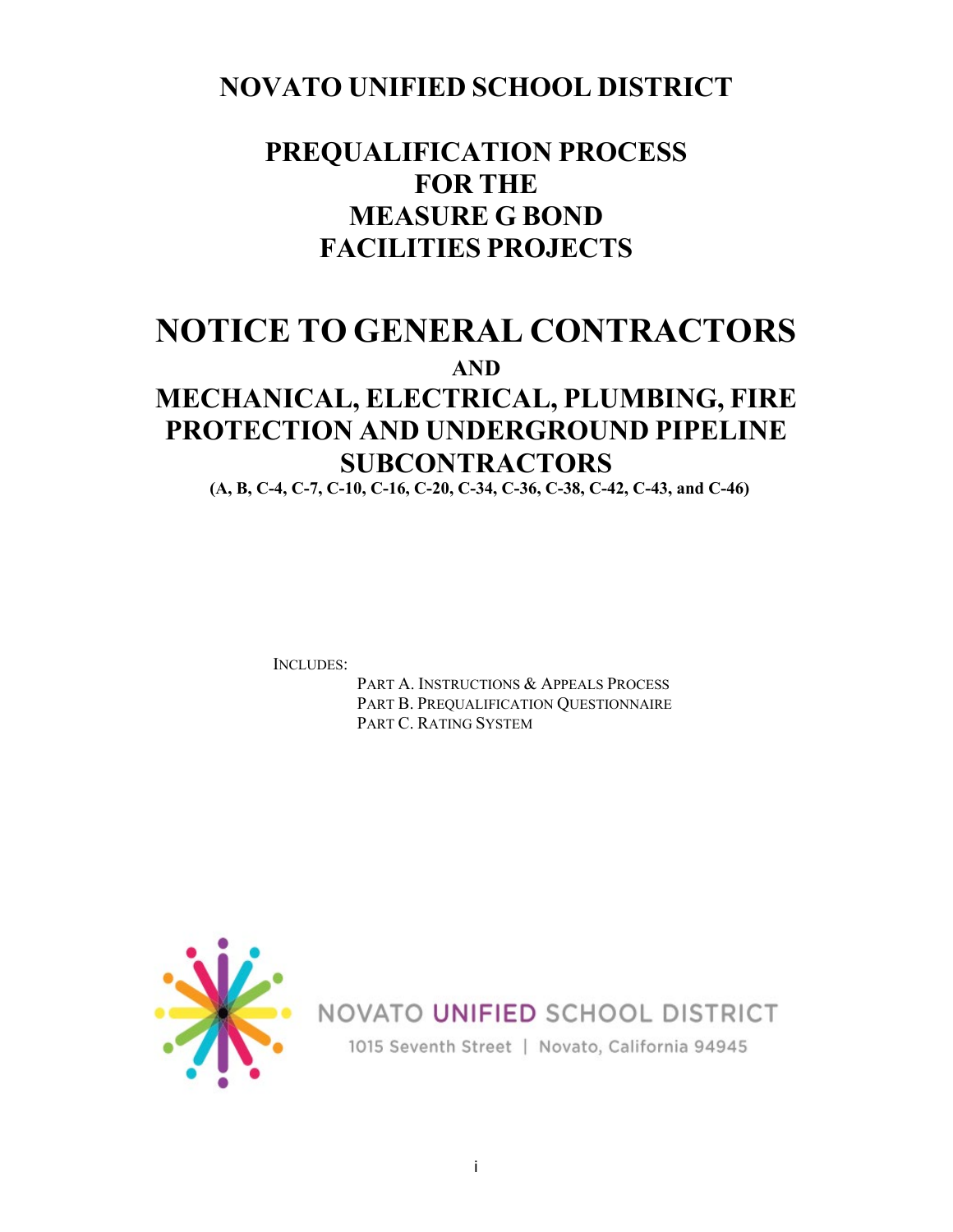## **TABLE OF CONTENTS**

- **PART A. NOTICE**
- **PART B. INSTRUCTIONS AND APPEALS PROCESS**
- **PART C. PREQUALIFICATION QUESTIONNAIRE**
- **PART D. RATING SYSTEM**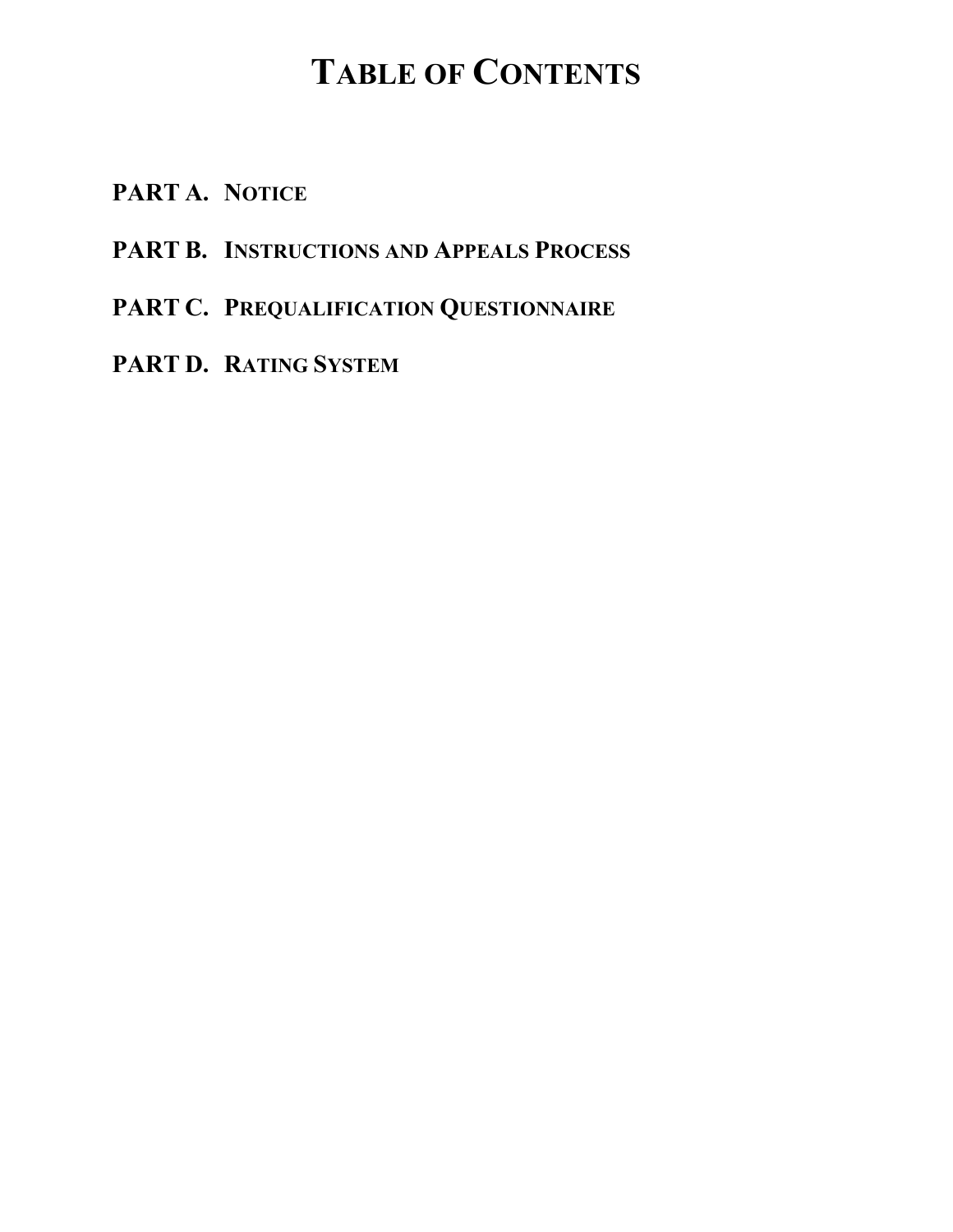#### **NOTICE REGARDING PREQUALIFICATION FOR NOVATO UNIFIED SCHOOL DISTRICT MEASURE G BOND FACILITIES PROJECTS**

Notice is hereby given by the Novato Unified School District ("District") that general contractors planning to submit a proposal for the District's Measure G Bond Facilities Projects ("Project") will be required to prequalify pursuant to Public Contract Code § 20111.6 prior to submitting a proposal. Mechanical, Electrical and Plumbing Subcontractors are strongly encouraged to prequalify pursuant to this notice and will be required to prequalify for the Project; however, MEP Subcontractors will have another opportunity for prequalification prior to subcontractor selection for the Project. The applications may be submitted twice a year from October 15<sup>th</sup> through October 25<sup>th</sup> and March 15<sup>th</sup> through March 25<sup>th</sup>. Prequalification application packages are available on the District's Construction Managers website at www.greystonewest.com.

Two (2) copies of a completed prequalification questionnaire, financial statements and supporting documents must be submitted to the District on or before 4:00 pm on the closing dates of the prequalification. Completed prequalification questionnaires and financial statements should be marked CONFIDENTIAL "Pre-Qualification Package" and mailed or delivered to:

> Novato Unified School District Facilities Office – Room 105 Attn: Mike Woolard, Executive Director of Facilities 1015 Seventh Street Novato, CA 94945

Bids for the projects will not be accepted from contractors that do not timely submit a completed prequalification questionnaire and financial statements to the District. Responses to the questionnaire and financial statements are **NOT** public records and are **NOT** open to public inspection.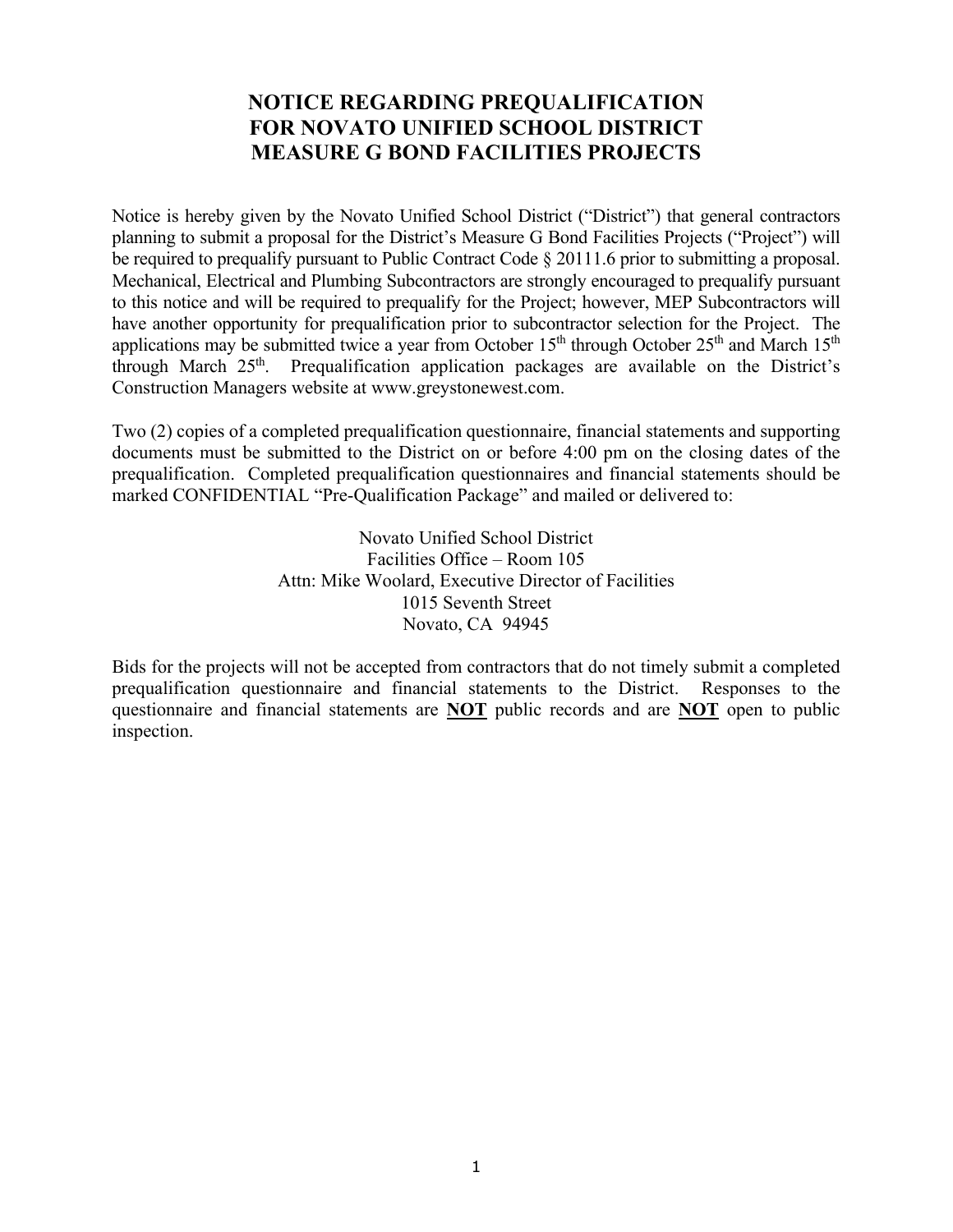### **PREQUALIFICATION FOR GENERAL CONTRACTORS AND MECHANICAL, ELECTRICAL, PLUMBING, FIRE PROTECTION AND UNDERGROUND PIPELINE SUBCONTRACTORS**

### **FOR THE**

### **NOVATO UNIFIED SCHOOL DISTRICT MEASURE G FACILITIES BOND PROJECTS**

## **INSTRUCTIONS AND APPEALS PROCESS**

## **I. BACKGROUND AND OVERVIEW**

The Novato Unified School District ("District") is prequalifying General Contractors ("Contractors") and Mechanical, Electrical, Plumbing, Fire Protection and Underground Pipeline subcontractors as required by Public Contract Code § 20111.6 ("MEP Subcontractors") and holding one of the following licenses: **A, B, C-4, C-7, C-10, C-16, C-20, C-34, C-36, C-38, C-42, C-43, and C-46** to prequalify for future Measure G Bond Facilities Projects ("Project").

Pursuant to Education Code section 17406, it is mandatory that all Contractors and MEP Subcontractors who intend to submit a proposal on the Project must provide all information and materials requested in this Prequalification Application and be prequalified by the District prior to submitting a proposal. Any MEP Subcontractors, as defined by Public Contract Code § 20111.6, required for the Project must be prequalified pursuant to these prequalification forms and requirements, and all Contractors must use prequalified MEP Subcontractors. MEP Subcontractors will have another opportunity for prequalification prior to subcontractor selection for the Project.

**Effective March 1, 2015, per DIR Public Works Funding Legislation –SB 854, all contractors and subcontractors MUST be registered with the DIR to bid public works projects and abide by all the requirements set within SB 854. http://www.dir.ca.gov/DIRNews/2014/2014-55.pdf**

## **II. PROJECT DESCRIPTION**

The \$222 million Measure G Bond passed on November 8, 2016, and the Novato Unified School District is currently in the process of executing its Facilities Master Plan (FMP), as approved by the Board of Trustees. The facilities projects in the approved FMP will be sent out for bid under many different contract mechanisms, including the traditional Design – Bid – Build and Lease – Leaseback contract methods. Projects range is estimated construction cost from \$1.5 million up to \$30 million.

## **III. PREQUALIFICATION PROCESS**

The following process will govern the conduct of Contractor and MEP Subcontractors Prequalification for the Project. A Contractor and MEP Subcontractors who submit prequalification responses thereby consent to and will comply with the procedures outlined below and as set forth in greater detail in this document.

A. Submittal. Applicants are encouraged to submit prequalification packages as soon as possible, so that they may be notified of prequalification status well in advance of future proposals.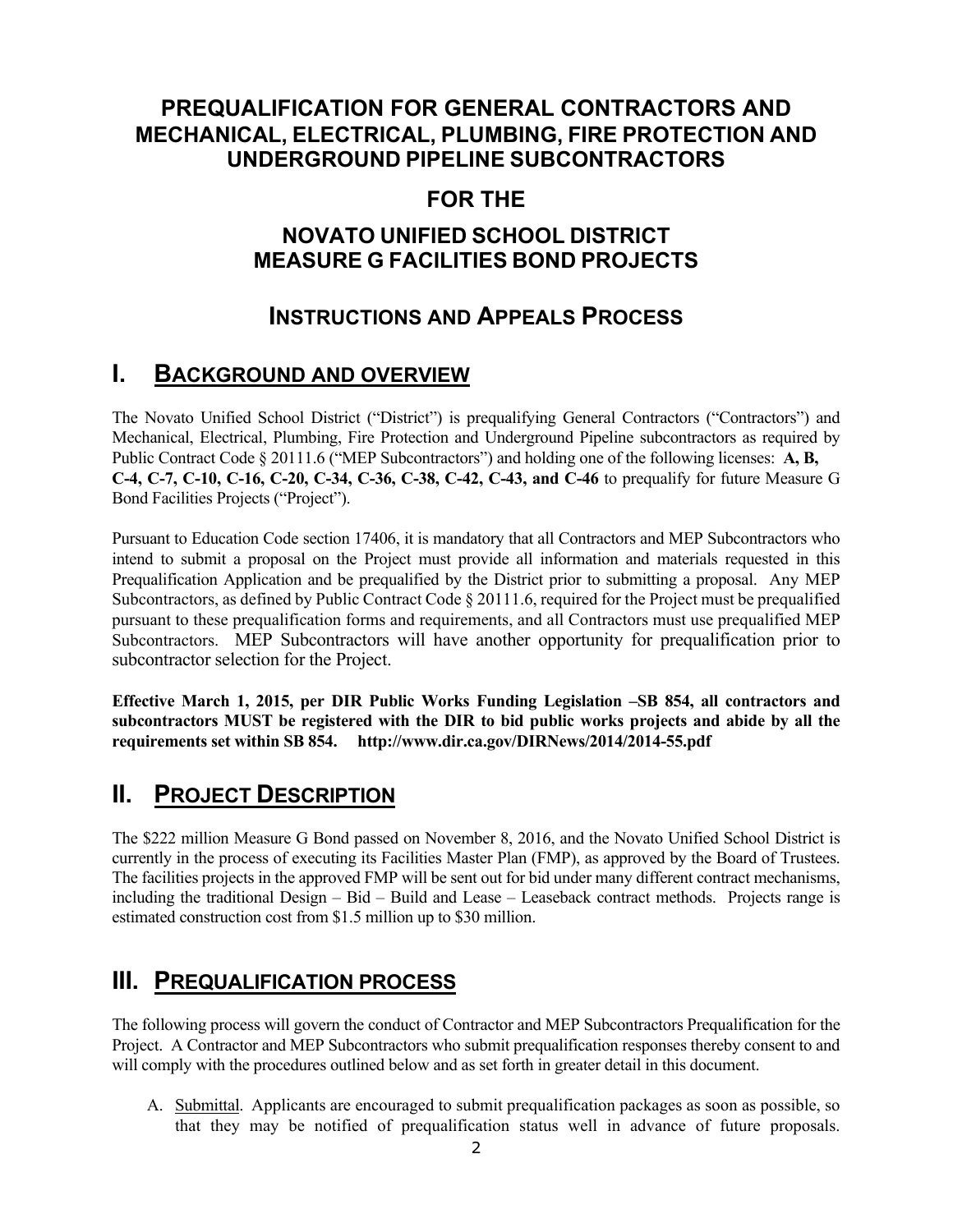Prequalification responses shall be received by the District **no later than 4:00 pm between October 15th through October 25th and March 15th through March 25th. If the ending date falls on a Saturday or Sunday, packages will be due the next business day by 12:00pm.** All prospective licensed Contractors and MEP Subcontractors who wish to prequalify for the Project shall submit two (2) copies of a completed prequalification questionnaire, financial statements and supporting documents to the District on or before the bid dates. Completed prequalification questionnaires and financial statements should be marked CONFIDENTIAL "Pre-Qualification Package" and mailed or delivered to:

**Novato Unified School District Facilities Office – Room 105 Attn: Mike Woolard, Executive Director of Facilities 1015 Seventh Street Novato, CA 94945**

Prequalification materials will only be accepted in accordance with the requirements of the law. The District reserves the right to request, receive, and evaluate supplemental information after the above time and date at its sole discretion.

B. Form. Applicants shall complete the prequalification process and timely submit all documents as indicated in the Questionnaire. No other prequalification documents previously completed by the applicant will meet these requirements. All information requested in the Questionnaire must be provided in order to be considered "responsive" to the requirements of prequalification. If a question is not applicable, then indicate a response of "N/A." "You" or "Yours" as used herein refers to the prospective bidders' firm and any of its owners, officers, principals and qualifying individuals. If two or more business entities request prequalification on this project as a joint venture, or expect to prequalify as part of a joint venture, each entity within the joint venture must separately be qualified to be selected.

The Questionnaire shall be submitted as one package – it shall not be submitted "piecemeal." Applicants shall submit two (2) completed Questionnaires with required attachments in "hard copy" format (i.e., 8-1/2"x11" paper) in a sealed envelope. Any questions regarding this package should be directed to the District's Construction Management firm, Greystone West, at theresa@greystonewest.com. Submission of an incomplete and/or unclear Questionnaire may result in a determination that the applicant is non-responsive and/or not qualified.

C. Financial Statement. In addition to completing the Questionnaire, each applicant must submit its most current reviewed or audited year-end financial statement, which must have been prepared by a certified public accountant within twelve (12) months of each applicant's submission of the prequalification package. Each applicant must also provide its most current financial statement, which must have been prepared within three (3) months of each applicant's submission of the prequalification package. Applicants are exempt from providing the financial statements if they qualify as a small business pursuant to Government Code 14837 and the proposal is not more than 25% of the qualifying amount provided in Government Code 14837. Finally, each applicant must submit a notarized statement from an admitted surety insurer (approved by the California Department of Insurance and authorized to issue bonds in the State of California) which states the applicant's current bonding capacity.

Financial statements submitted with this prequalification package shall not be prepared by any individual who is in the regular employ of the firm submitting the statement, nor by any individual or entity who has more than a ten percent (10%) financial interest in the firm's business. If the individual or entity that prepared a financial statement submitted with this prequalification package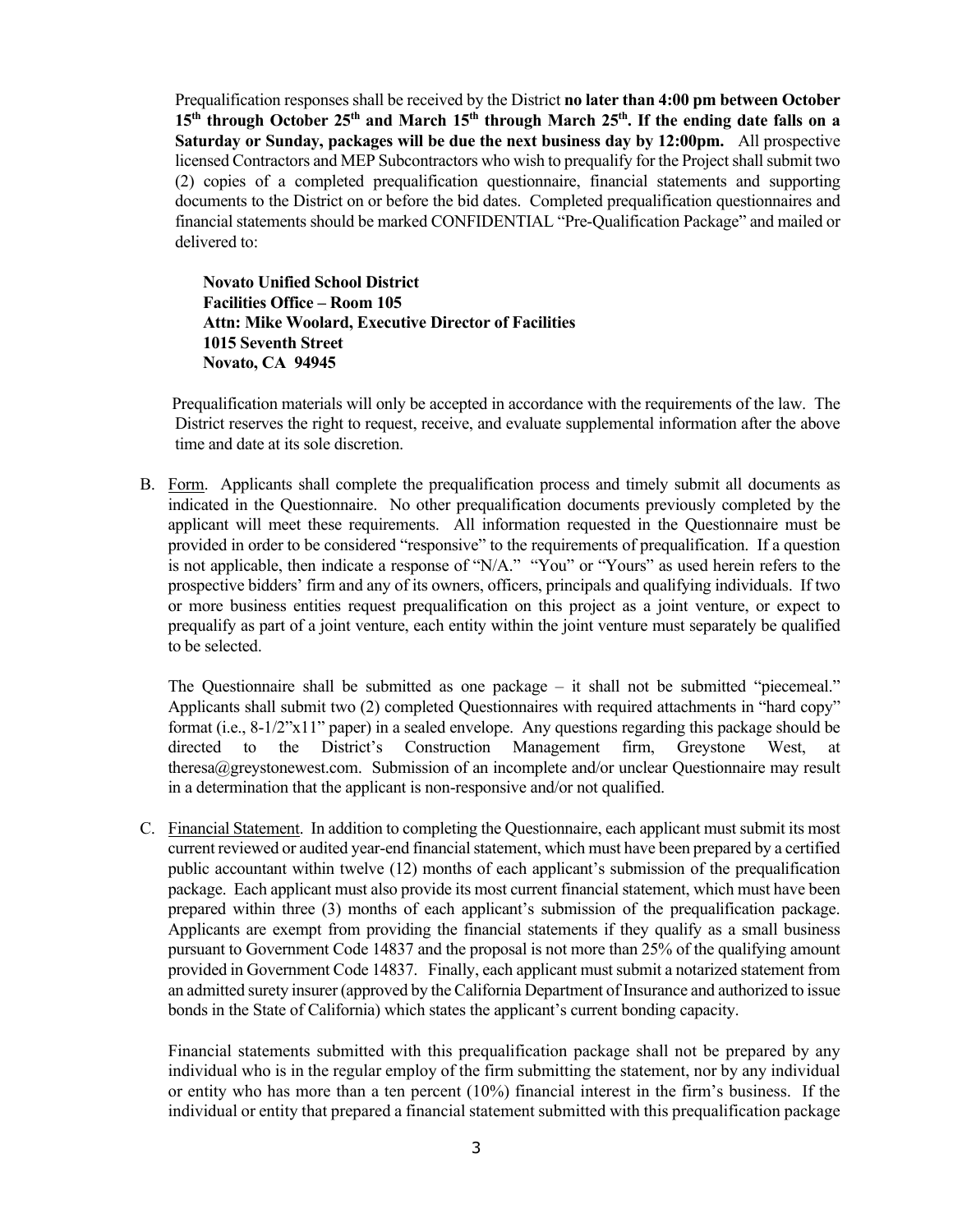has any financial interest in the firm's business, the firm shall notify the District of such financial interest in a separate signed statement accompanying this prequalification package.

- D. District's Review. Applicants that have submitted a Questionnaire shall receive written notification of their prequalification status. The applicant will receive a rating of "Prequalified" or "Not Prequalified." All information provided will be kept confidential to the extent permitted by law, although the contents may be disclosed to third parties for the purposes of verification, investigation of substantial allegations, and in the process of an appeal hearing. State law requires that the names of contractors applying for prequalification status shall be public records subject to disclosure, and the first page of the questionnaire will be used for that purpose. The District reserves the right to reject any Questionnaire or to waive irregularities in any Questionnaire received, to make all final determinations, and to determine at any time that the prequalification procedures will not be applied to a future public works project.
- E. Non-responsiveness. A Questionnaire may be deemed non-responsive if:
	- 1. The Questionnaire is not submitted on time.
	- 2. Applicant does not provide all requested information.
	- 3. The Questionnaire is not signed under penalty of perjury by individuals who have the authority to bind the applicant on whose behalf they are signing.
	- 4. Information contained in the Questionnaire is not updated under penalty of perjury when it is no longer accurate.
	- 5. Any information provided by the applicant is misleading or inaccurate in any material manner (e.g., financial resources are overstated; previous violations of law are not accurately reported). Even after an applicant has been determined to be qualified, the District reserves the right to revoke that determination at any subsequent time, to terminate any contract awarded, and to cease making payments if it determines that any information provided by the applicant was incomplete, misleading, inaccurate or false in any manner.

## **IV. QUALIFICATION CRITERIA**

**A.** Essential Criteria. As detailed herein, each potential applicant must provide specific information that will be reviewed and scaled by the District. Certain qualifications are essential. Any potential applicant who cannot satisfy all Part 1 "Essential Criteria," regardless of the ranking or ability to meet other criteria, will not be prequalified.

The Questionnaire also contains questions for which a numerical score will be given for specific answer(s). An applicant must receive a minimum score of 115 points (out of a maximum score of  $140$ ) points), regardless of its ability to meet other criteria, or the applicant will not prequalify for District work.

## **V. APPEAL PROCEDURE**

Pursuant to Public Contract Code § 20101(d) an applicant who has timely submitted a completed application form, may appeal the District's prequalification decision by giving notice to the District no later than five (5) business days after receipt of notice of its qualification status. Notice shall be sent to the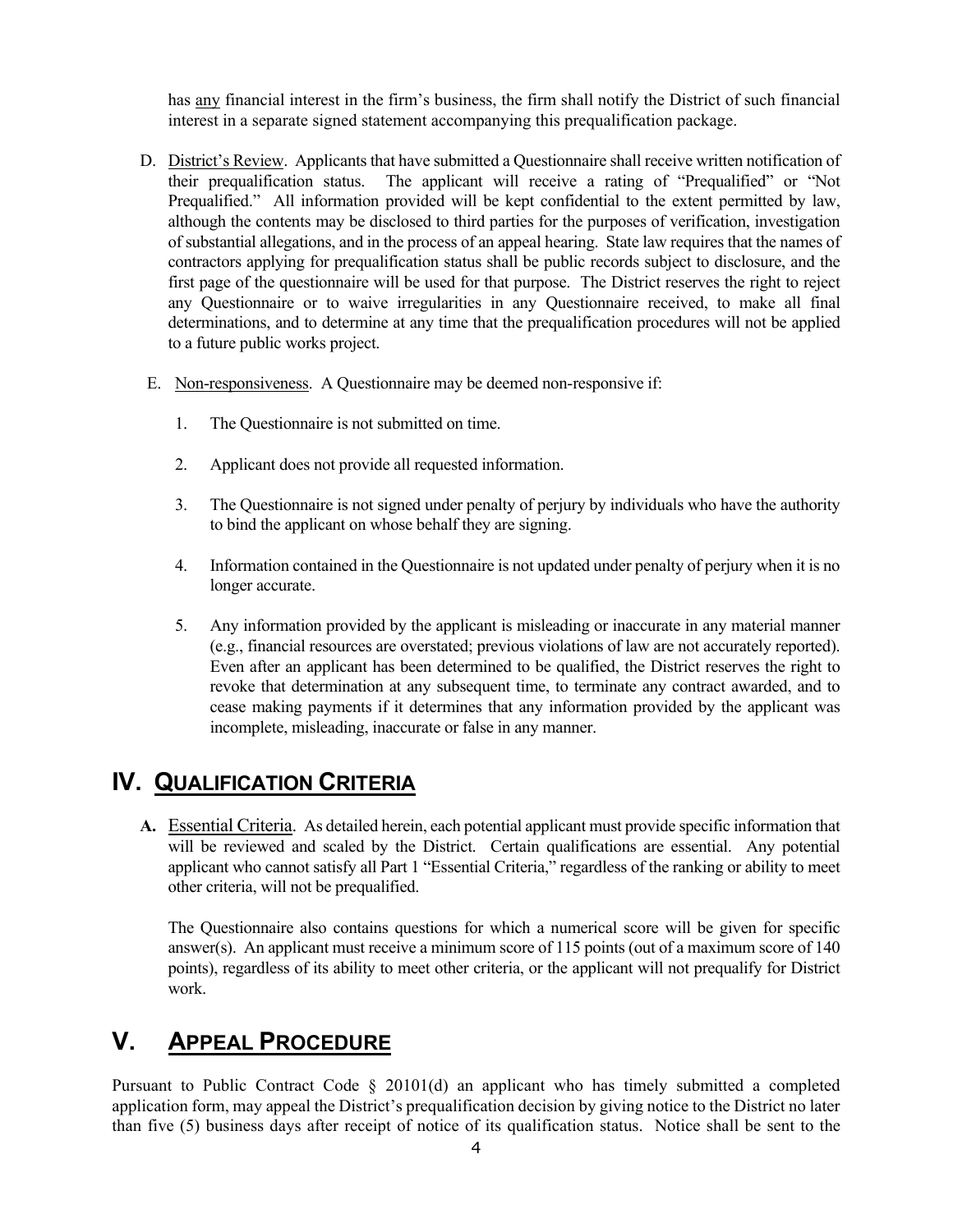District point of contact and address listed above. The appeal shall contain all evidence supporting the applicant's challenge to the District's decision. The District will consider the applicant's evidence and will make a final determination.

Unless an applicant files a timely appeal, the applicant waives any and all rights to challenge the qualification decision of the District, whether by administrative process, judicial process or any other legal process or proceeding. The District reserves the right to resolve appeals before or after the opening of proposals or award of any contract. The date for submission and opening of proposals for a specific project and any subsequent contract award will not be delayed or postponed allowing for completion of an appeal process.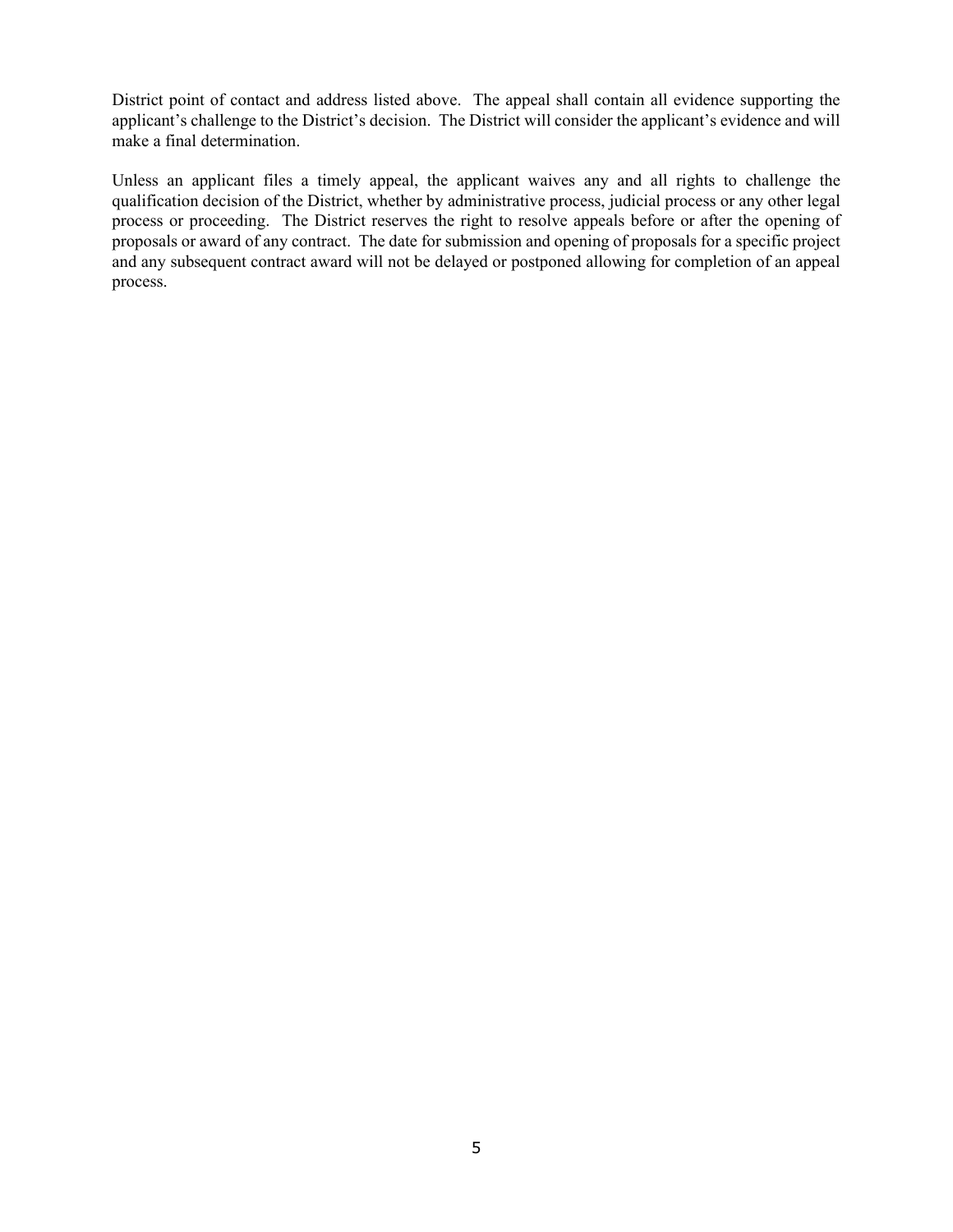## **NOVATO UNIFIED SCHOOL DISTRICT**

# **PREQUALIFICATION QUESTIONNAIRE**

# **FOR THE MEASURE G BOND FACILITIES PROJECTS**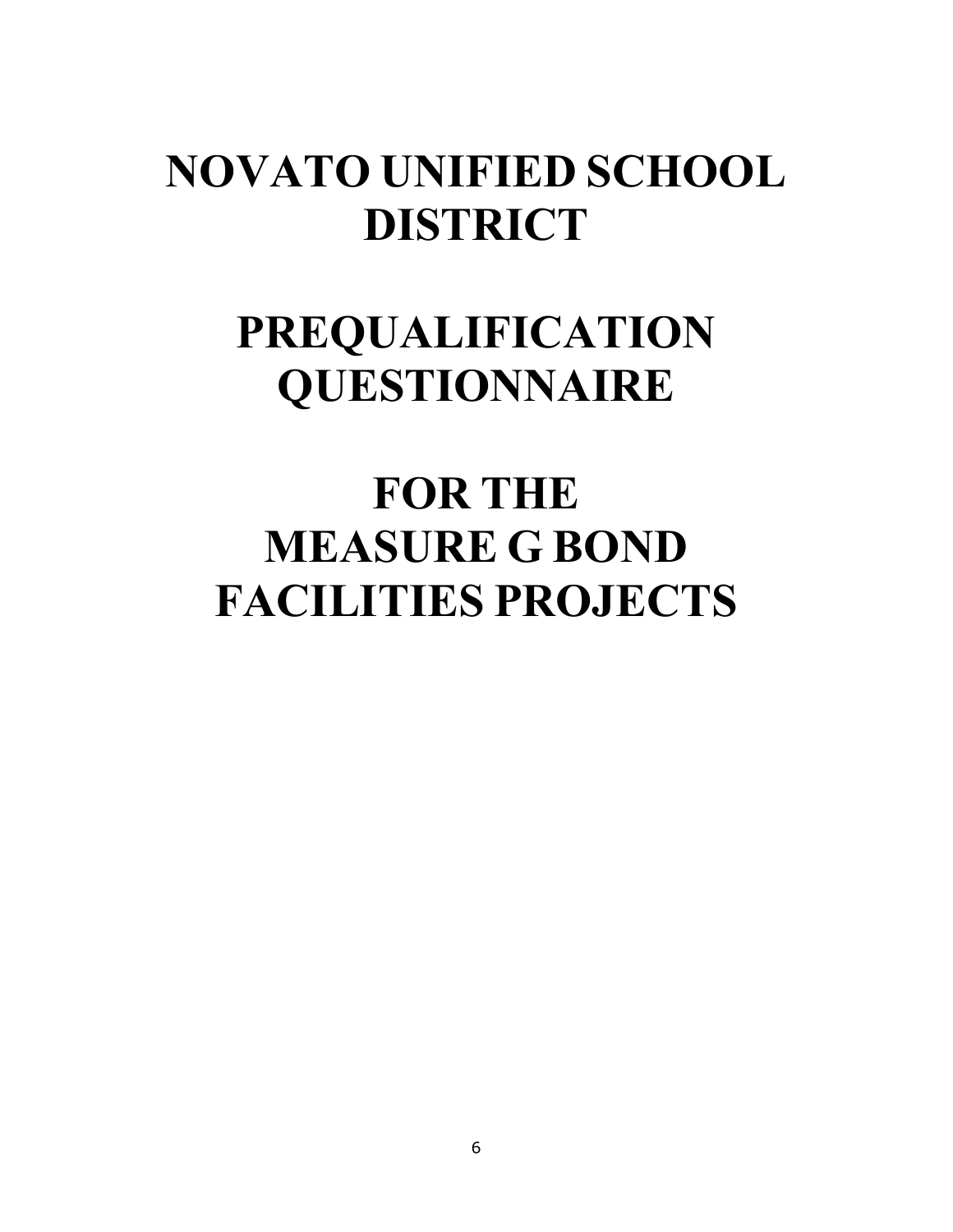#### **CONTACT INFORMATION:**

| Firm Name: (as it appears on license) Check One:                                                                                                   | $\Box$ Corporation<br>Partnership<br>Sole Prop. |
|----------------------------------------------------------------------------------------------------------------------------------------------------|-------------------------------------------------|
|                                                                                                                                                    |                                                 |
|                                                                                                                                                    |                                                 |
| Phone: $\qquad \qquad$                                                                                                                             |                                                 |
|                                                                                                                                                    |                                                 |
| If firm is a sole proprietor or partnership:                                                                                                       |                                                 |
| $Owner(s)$ of Company:                                                                                                                             |                                                 |
| List all California construction license numbers, classifications and expiration dates of the<br>California contractor licenses held by your firm: |                                                 |

If any of your firm's license(s) are held in the name of a corporation or partnership, list below the names of the qualifying individual(s) listed on the CSLB records who meet(s) the experience and examination requirements for each license:

\_\_\_\_\_\_\_\_\_\_\_\_\_\_\_\_\_\_\_\_\_\_\_\_\_\_\_\_\_\_\_\_\_\_\_\_\_\_\_\_\_\_\_\_\_\_\_\_\_\_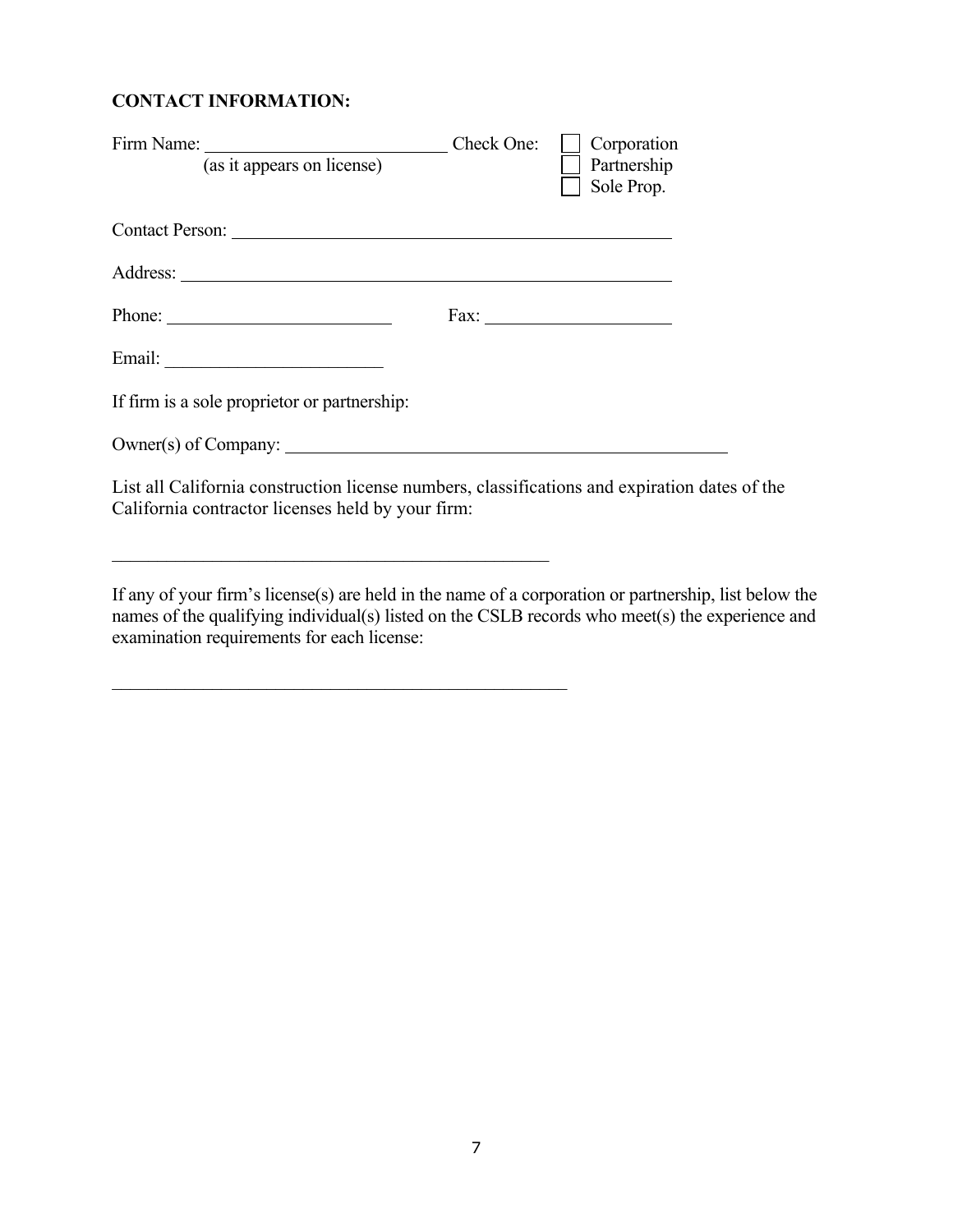## **PART I ESSENTIAL REQUIREMENTS FOR QUALIFICATION**

| Yes<br>No                                                                                                                                                                                                                                                                                                                                                              |
|------------------------------------------------------------------------------------------------------------------------------------------------------------------------------------------------------------------------------------------------------------------------------------------------------------------------------------------------------------------------|
| If you are a general contractor, do you have a liability insurance policy with a policy limit of<br>at least \$2,000,000 per occurrence and \$4,000,000 aggregate? If you are a mechanical,<br>electrical or plumbing subcontractor, do you have a liability insurance policy with a policy<br>limit of at least \$1,000,000 per occurrence and \$2,000,000 aggregate? |
| Yes<br>No                                                                                                                                                                                                                                                                                                                                                              |
| Contractor meets the "skilled workforce" requirements set forth under Education Code section<br>17407.5.                                                                                                                                                                                                                                                               |
| Yes<br>No                                                                                                                                                                                                                                                                                                                                                              |
| Contractor has current workers' compensation insurance policy as required by the Labor Code<br>or is legally self-insured pursuant to Labor Code section 3700 et. seq.                                                                                                                                                                                                 |
| N <sub>o</sub><br>Yes<br>Contractor is exempt from this requirement, because it has no<br>employees                                                                                                                                                                                                                                                                    |
| Has your firm completed at least two California public school K-12 construction projects,<br>subject to DSA approval within the last three (3) years?<br>Yes<br>No                                                                                                                                                                                                     |
| If "Yes" list on a separate sheet the names of the projects, their location, the owner, the<br>project manager, the project superintendent, contact information, project amount, and the<br>date each project was commenced and completed.                                                                                                                             |
| Is your firm currently registered with the Department of Industrial Relations and qualified to<br>submit a bid or proposal and to otherwise perform work on a public project pursuant to<br>Section 1725.5 of the Labor Code?                                                                                                                                          |
| Yes<br>No                                                                                                                                                                                                                                                                                                                                                              |
| Has your contractor's license been revoked or suspended at any time in the last five (5)<br>years, even if later reinstated retroactively?                                                                                                                                                                                                                             |
| Yes<br>No                                                                                                                                                                                                                                                                                                                                                              |
| Has a surety firm completed a contract on your behalf, or paid for completion because your<br>firm was default terminated by the project owner within the last five (5) years?<br>Yes<br>No                                                                                                                                                                            |
|                                                                                                                                                                                                                                                                                                                                                                        |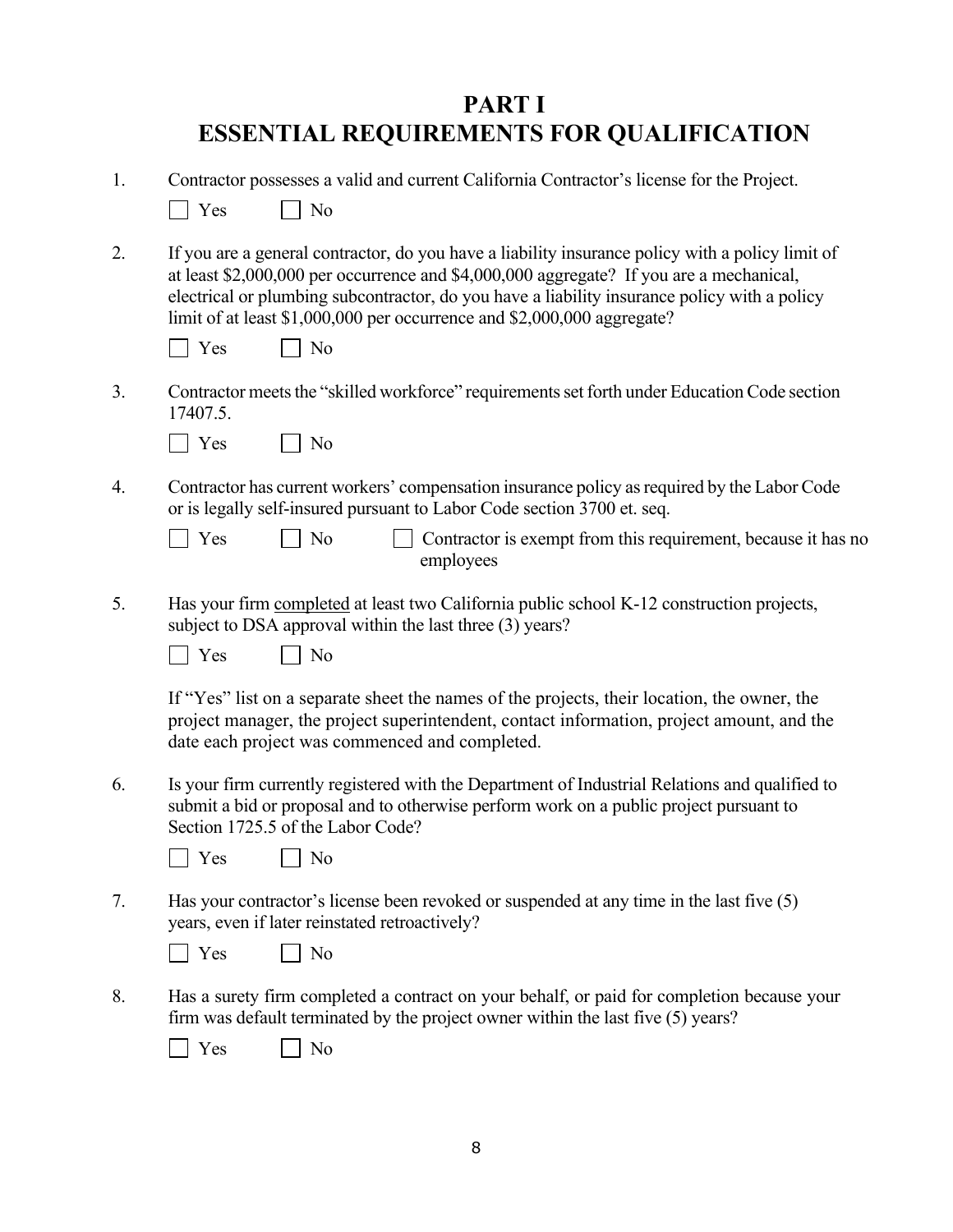9. At the time of submitting this pre-qualification form, is your firm ineligible to bid on or be awarded a public works contract, or perform as a subcontractor on a public works contract, pursuant to either Labor Code section 1777.1 or Labor Code section 1777.7?

If the answer is "Yes," state the beginning and ending dates of the period of debarment:

10. At any time during the last five (5) years, has your firm, or any of its owners or officers been convicted of a crime involving the awarding of a contract of a government construction project, or the bidding or performance of a government contract?

| -- | ง∩ |
|----|----|
|----|----|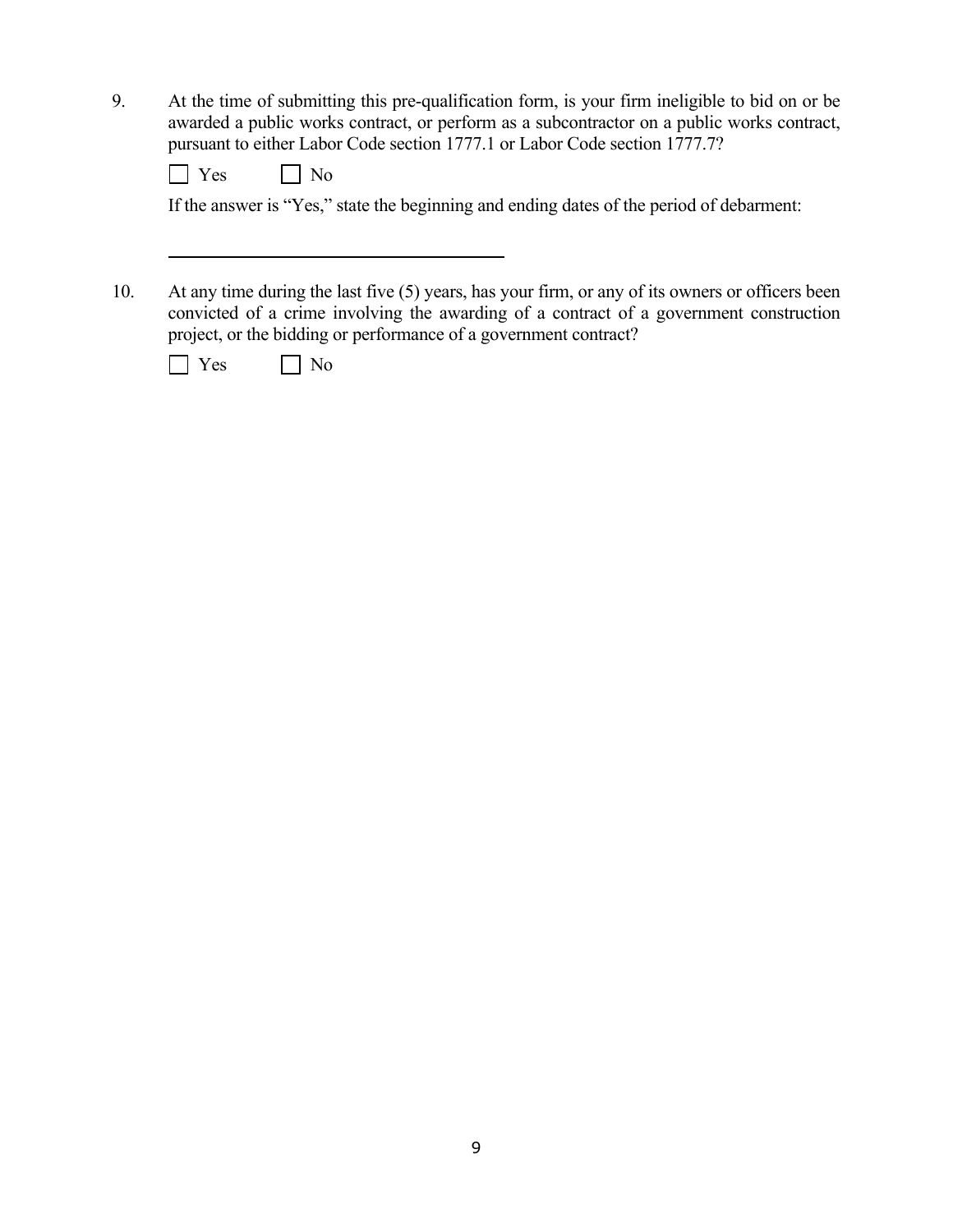## **PART II ORGANIZATION, HISTORY, ORGANIZATIONAL PERFORMANCE, COMPLIANCE WITH CIVIL AND CRIMINAL LAWS**

#### **A. Current Organization and Structure of the Business**

#### **For Firms That Are CORPORATIONS:**

- 1a. Date incorporated:
- 1b. Under the laws of what state:
- 1c. Provide all the following information for each person who is either (a) an officer of the corporation (president, vice president, secretary, treasurer), or (b) the owner of at least ten percent (10%) of the corporation's stock.

| Name | Position | Years with Co. | $%$ Ownership | Social Security # |
|------|----------|----------------|---------------|-------------------|
|      |          |                |               |                   |
|      |          |                |               |                   |
|      |          |                |               |                   |
|      |          |                |               |                   |
|      |          |                |               |                   |

1d. Identify every construction firm that any person listed above has been associated with (as owner, general partner, limited partner or officer) at any time during the last five (5) years. **NOTE: For this question, "owner" and "partner" refer to ownership of ten percent (10%) or more of the business, or ten percent (10%) or more of its stock, if the business is a corporation.**

| Person's Name | <b>Construction Firm</b> | Dates of Person's Participation<br>with Firm |
|---------------|--------------------------|----------------------------------------------|
|               |                          |                                              |
|               |                          |                                              |
|               |                          |                                              |
|               |                          |                                              |

#### **For Firms That Are PARTNERSHIPS:**

- 1a. Date of formation:
- 1b. Under the laws of what state:
- 1c. Provide all the following information for each partner who owns 10 percent (10%) or more of the firm.

| Name | Position | Years with Co. | % Ownership | Social Security # |
|------|----------|----------------|-------------|-------------------|
|      |          |                |             |                   |
|      |          |                |             |                   |
|      |          |                |             |                   |
|      |          |                |             |                   |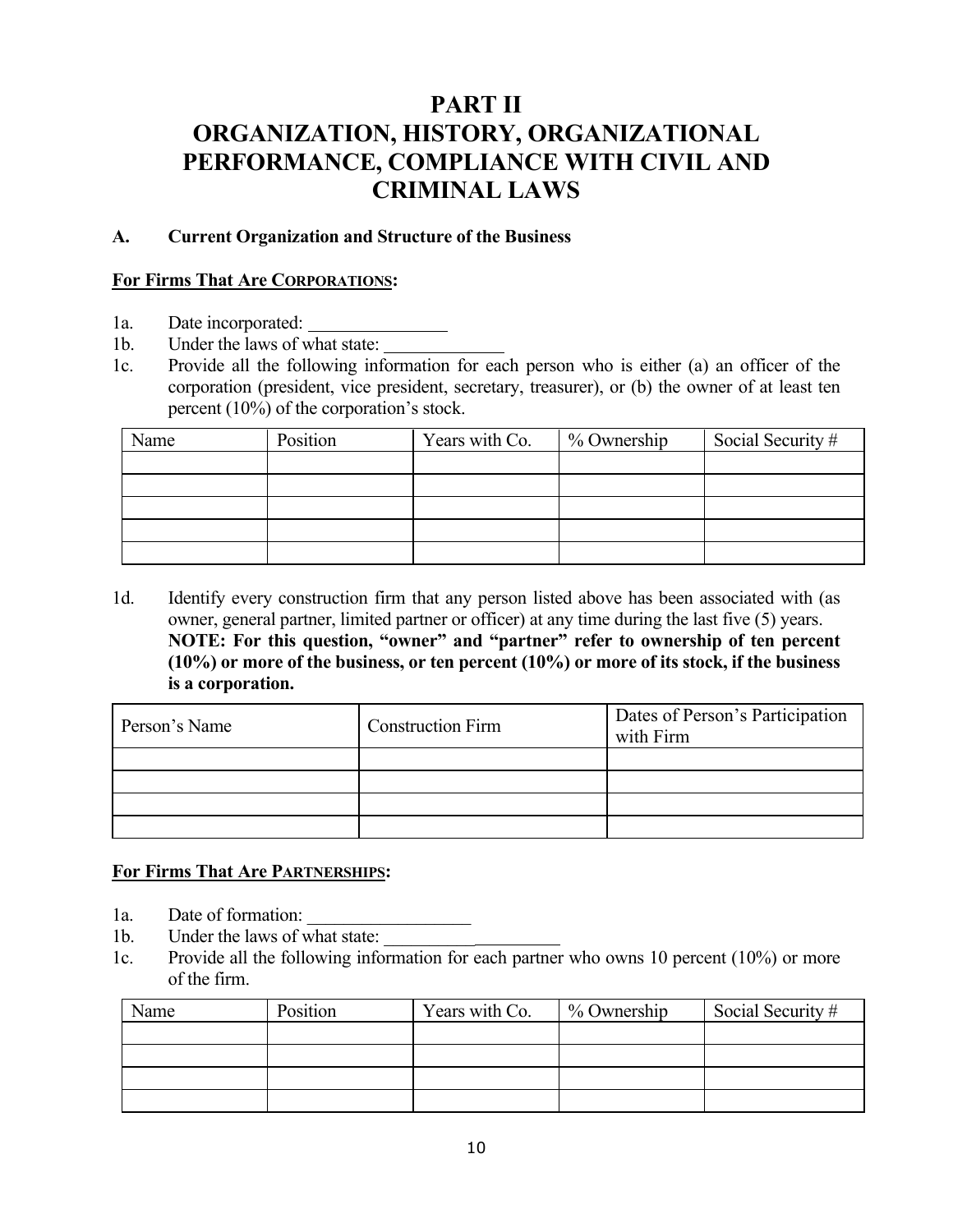1d. Identify every construction company that any partner has been associated with (as owner, general partner, limited partner or officer) at any time during the last five (5) years. **NOTE: For this question, "owner" and "partner" refer to ownership of ten percent (10%) or more of the business, or ten percent (10%) or more of its stock, if the business is a corporation.**

| Person's Name | <b>Construction Company</b> | Dates of Person's Participation<br>with Company |
|---------------|-----------------------------|-------------------------------------------------|
|               |                             |                                                 |
|               |                             |                                                 |
|               |                             |                                                 |
|               |                             |                                                 |

#### **For Firms That Are SOLE PROPRIETORSHIPS:**

- 1a. Date of commencement of business:
- 1b. Social security number of company owner:
- 1c. Identify every construction firm that the business owner has been associated with (as owner, general partner, limited partner or officer) at any time during the last five (5) years.

**NOTE: For this question, "owner" and "partner" refer to ownership of ten percent (10%) or more of the business, or ten percent (10%) or more of its stock, if the business is a corporation.**

| Person's Name | <b>Construction Company</b> | Dates of Person's Participation<br>with Company |
|---------------|-----------------------------|-------------------------------------------------|
|               |                             |                                                 |
|               |                             |                                                 |
|               |                             |                                                 |
|               |                             |                                                 |

#### **For Firms That Intend to Make a Bid as Part of a JOINT VENTURE:**

- 1a. Date of commencement of joint venture.
- 1b. Provide all of the following information for each firm that is a member of the joint venture that expects to bid on one or more projects:

| Name of firm | % Ownership of Joint Venture |
|--------------|------------------------------|
|              |                              |
|              |                              |
|              |                              |
|              |                              |

#### **For All Applicants:**

1. Has there been any change in ownership of the firm at any time during the last three (3) years? **NOTE: A corporation whose shares are publicly traded is not required to answer this question.**

 $\Box$  Yes  $\Box$  No

If "yes," explain on a separate signed page.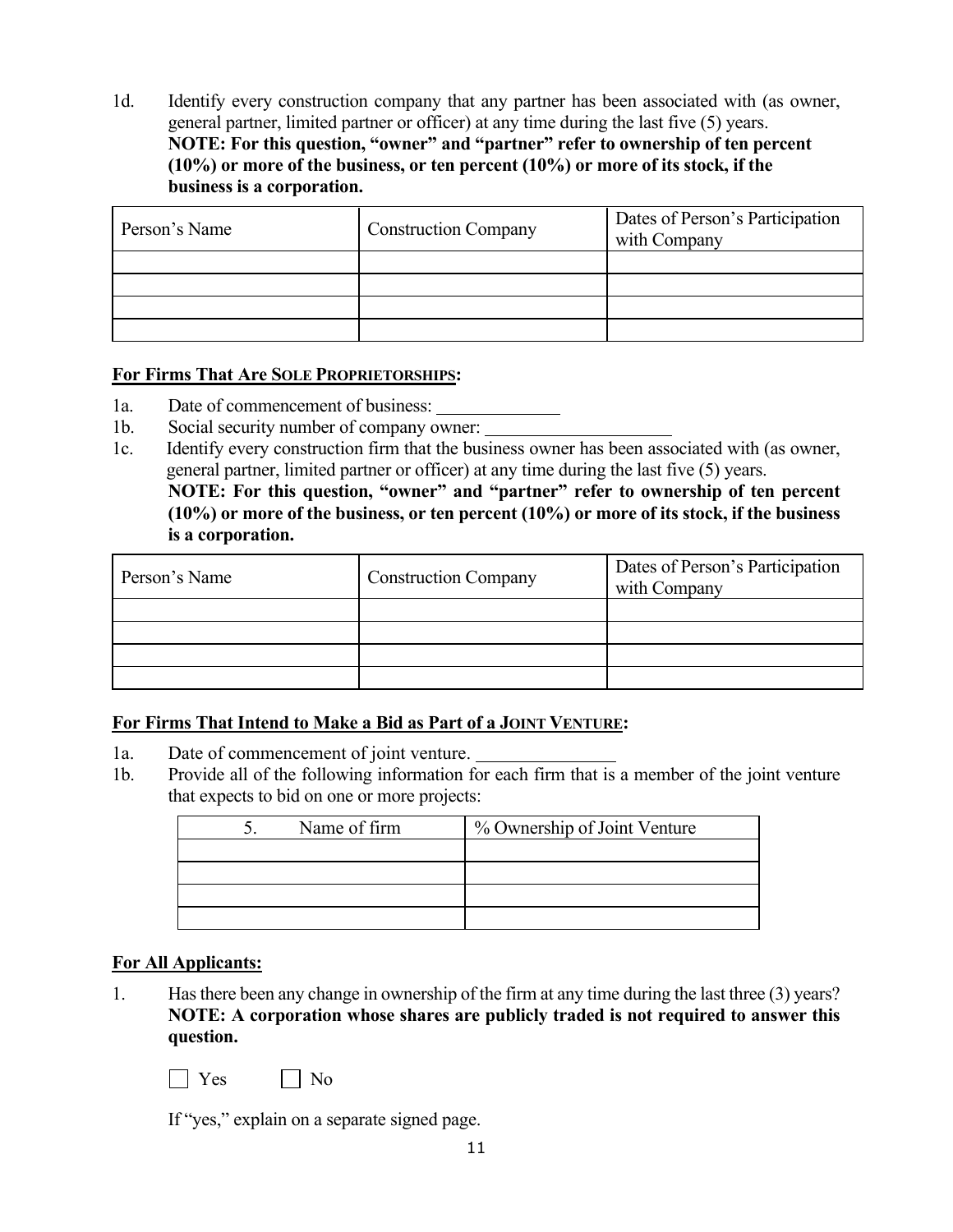2. Has your firm changed names or license number in the past five (5) years?

 $\Box$  Yes  $\Box$  No

If "yes," explain on a separate signed page, including the reason for the change.

3. Is the firm a subsidiary, parent, holding company or affiliate of another construction firm? **NOTE: Include information about other firms if one firm owns 50 percent (50%) or more of another, or if an owner, partner, or officer of your firm holds a similar position in another firm.**

|  | ۔ صدر | ง∩ |
|--|-------|----|
|--|-------|----|

If "yes," explain on a separate signed page.

- 4. Are any corporate officers, partners or owners connected to any other construction firms? **NOTE: Include information about other firms if an owner, partner, or officer of your firm holds a similar position in another firm.** 
	- $\Box$  Yes  $\Box$  No

If "yes," explain on a separate signed page.

5. Has any owner, partner or officer of your firm operated a construction firm under any other name in the last five (5) years?



If "yes," explain on a separate signed page, including the reason for the change.

6. State your firm's gross revenues for each of the last three (3) years:

| Current Year:                |  |
|------------------------------|--|
| Previous Year:               |  |
| Year prior to previous year: |  |

7. Please attach your most current reviewed or audited year-end financial statement, which must have been prepared by a certified public accountant, within twelve (12) months of submission of this prequalification package. Also, please provide your most current financial statement, which must have been prepared within three (3) months of submission of this prequalification package. $<sup>1</sup>$  $<sup>1</sup>$  $<sup>1</sup>$ </sup>

<span id="page-13-0"></span><sup>&</sup>lt;sup>1</sup> Public Contract Code section 20101(e) exempts from this requirement a contractor who has qualified as a small business pursuant to Government Code section  $14837(d)(1)$ , if the proposal is "no more than 25 percent (25%) of the qualifying amount provided in section  $14837(d)(1)$ ." A contractor seeking to invoke this exemption shall submit the enclosed Small Business Declaration Form. As of January 1, 2001, the qualifying amount is \$10 million, and 25% of that amount is \$2.5 million.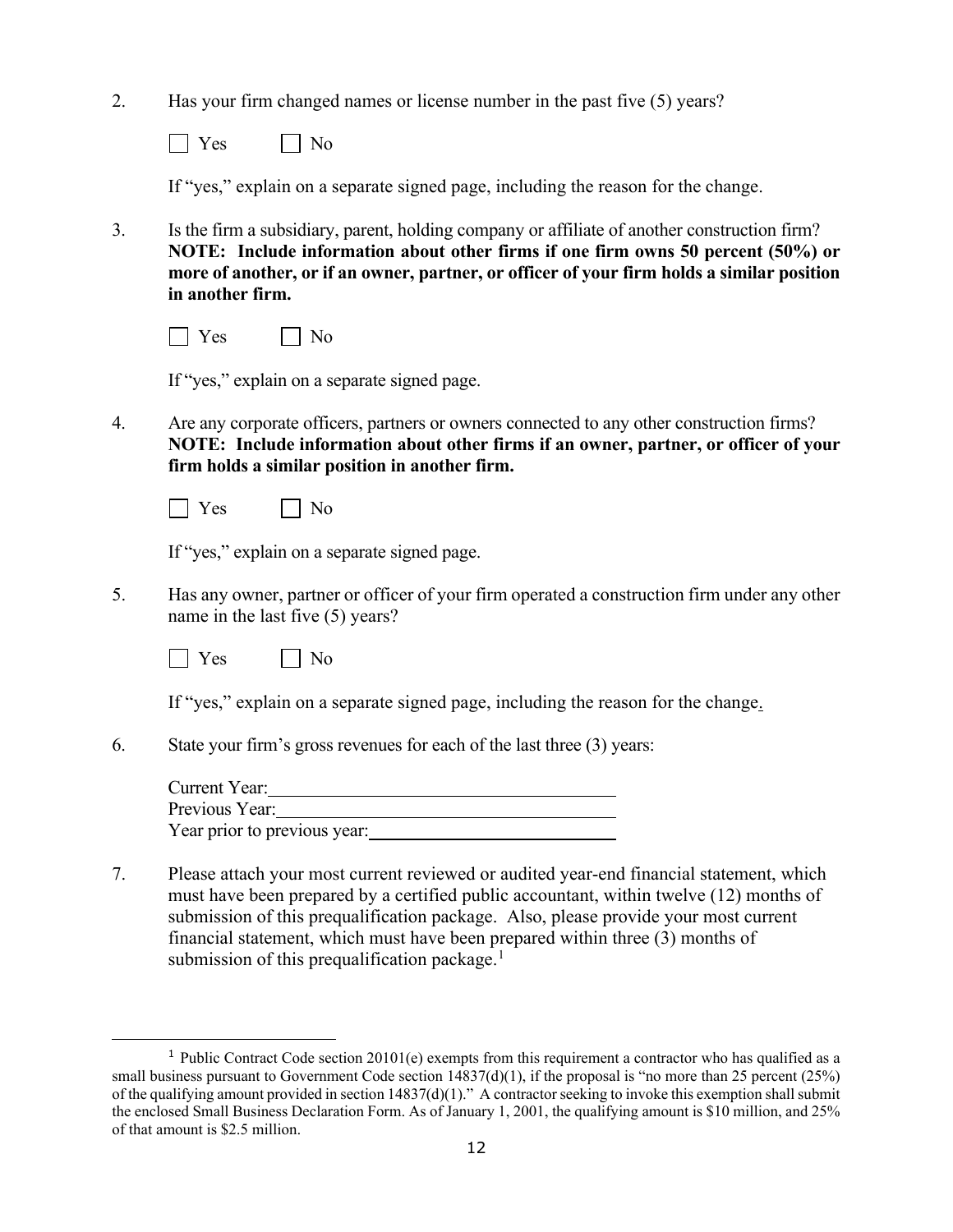| 8. | Name of accounting firm and primary contact:                                                                                                                                                                                                                                 |  |
|----|------------------------------------------------------------------------------------------------------------------------------------------------------------------------------------------------------------------------------------------------------------------------------|--|
|    |                                                                                                                                                                                                                                                                              |  |
|    |                                                                                                                                                                                                                                                                              |  |
| 9. | How many years has this accounting firm prepared financial statements for you?                                                                                                                                                                                               |  |
|    | <b>B.</b> History of the Business and Organizational Performance                                                                                                                                                                                                             |  |
| 1. | How many years has your organization been in business in California as a contractor under<br>your present business name and license number?<br>years                                                                                                                         |  |
| 2. | Is your firm currently the debtor in a bankruptcy case?                                                                                                                                                                                                                      |  |
|    | $\vert$ Yes<br>$\vert$ No                                                                                                                                                                                                                                                    |  |
|    | If "yes," please attach a copy of the bankruptcy petition, showing the case number, and the<br>date on which the petition was filed.                                                                                                                                         |  |
| 3. | Was your firm in bankruptcy or receivership at any time during the last five (5) years?                                                                                                                                                                                      |  |
|    | Yes<br>No                                                                                                                                                                                                                                                                    |  |
|    | If "yes," please attach a copy of the bankruptcy petition, showing the case number and<br>the date on which the petition was filed, and a copy of the Bankruptcy Court's discharge<br>order, or of any other document that ended the case, if no discharge order was issued. |  |
| 4. | Has any CSLB license held by your firm or its Responsible Managing Employee (RME)<br>or Responsible Managing Officer (RMO) been suspended within the last five (5) years?                                                                                                    |  |
|    | Yes<br>No                                                                                                                                                                                                                                                                    |  |
|    | If "yes," please explain on a separate signed sheet.                                                                                                                                                                                                                         |  |
| 5. | Does your firm currently have a permanent administrative office in Marin County, California<br>that has been in existence for at least two (2) years (jobsite field offices shall not be included)?                                                                          |  |
|    | Yes<br>No                                                                                                                                                                                                                                                                    |  |
| 6. | Has your firm completed at least one public works projects in Marin County within the last<br>two $(2)$ years?                                                                                                                                                               |  |
|    | Yes<br>No                                                                                                                                                                                                                                                                    |  |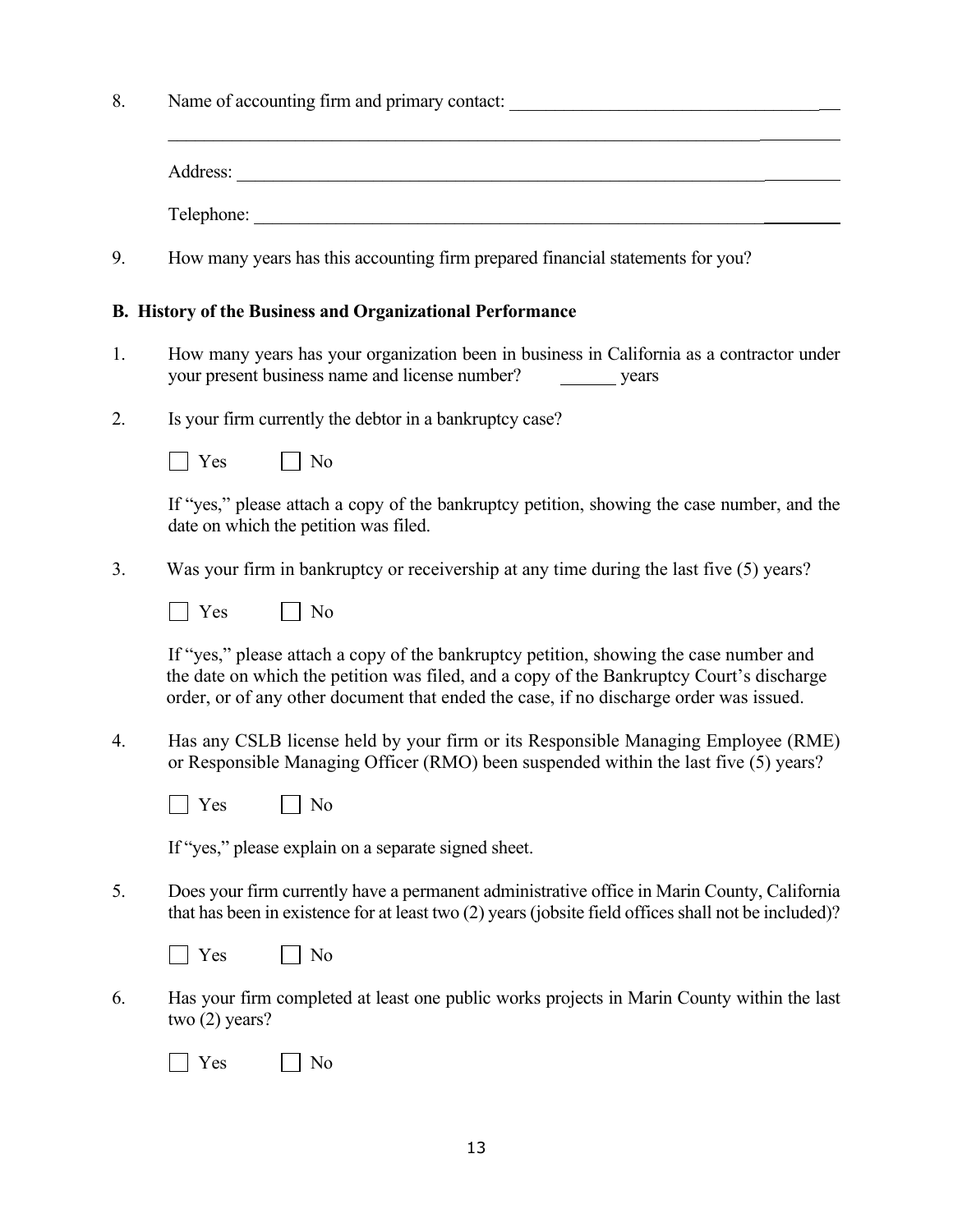#### **C. Disputes**

1. At any time in the last five (5) years has your firm been assessed liquidated damages after completion of a project under a construction contract with either a public or private owner?

|--|--|

If yes, explain on a separate signed page, identifying all such projects by owner, owner's address, the date of completion of the project, amount of liquidated damages assessed and all other information necessary to fully explain the assessment of liquidated damages.

2. In the last five (5) years has your firm, or any firm with which any of your company's owners, officers or partners was associated, been debarred, disqualified, removed or otherwise prevented from bidding on, or completing, any government agency or public works project for any reason?

**NOTE: "Associated with" refers to another construction firm in which an owner, partner or officer of your firm held a similar position, and which is listed in response to Part II (A) on this form.**

| A€. |  |
|-----|--|
|-----|--|

If "yes," explain on a separate signed page. State whether the firm involved was the firm applying for prequalification here or another firm. Identify by name of the company, the name of the person within your firm who was associated with that company, the year of the event, the owner of the project, the project and the basis for the action.

3. In the last five (5) years has your firm been denied an award of a public works contract based on a finding by a public agency that your company was not a responsible bidder?

 $\vert$   $\vert$  Yes  $\vert$   $\vert$  No

If "yes," explain on a separate signed page. Identify the year of the event, the owner, the project and the basis for the finding by the public agency.

**NOTE: The following two questions refer only to disputes between your firm and the owner of a project. You need not include information about disputes between your firm and a supplier, another contractor, or subcontractor. You need not include information about "pass-through" disputes in which the actual dispute is between a sub-contractor and a project owner. Also, you may omit reference to all disputes about amounts of less than \$50,000.** 

4. In the past five (5) years has any claim **against** your firm concerning your firm's work on a construction project been **filed in court or arbitration?**

No No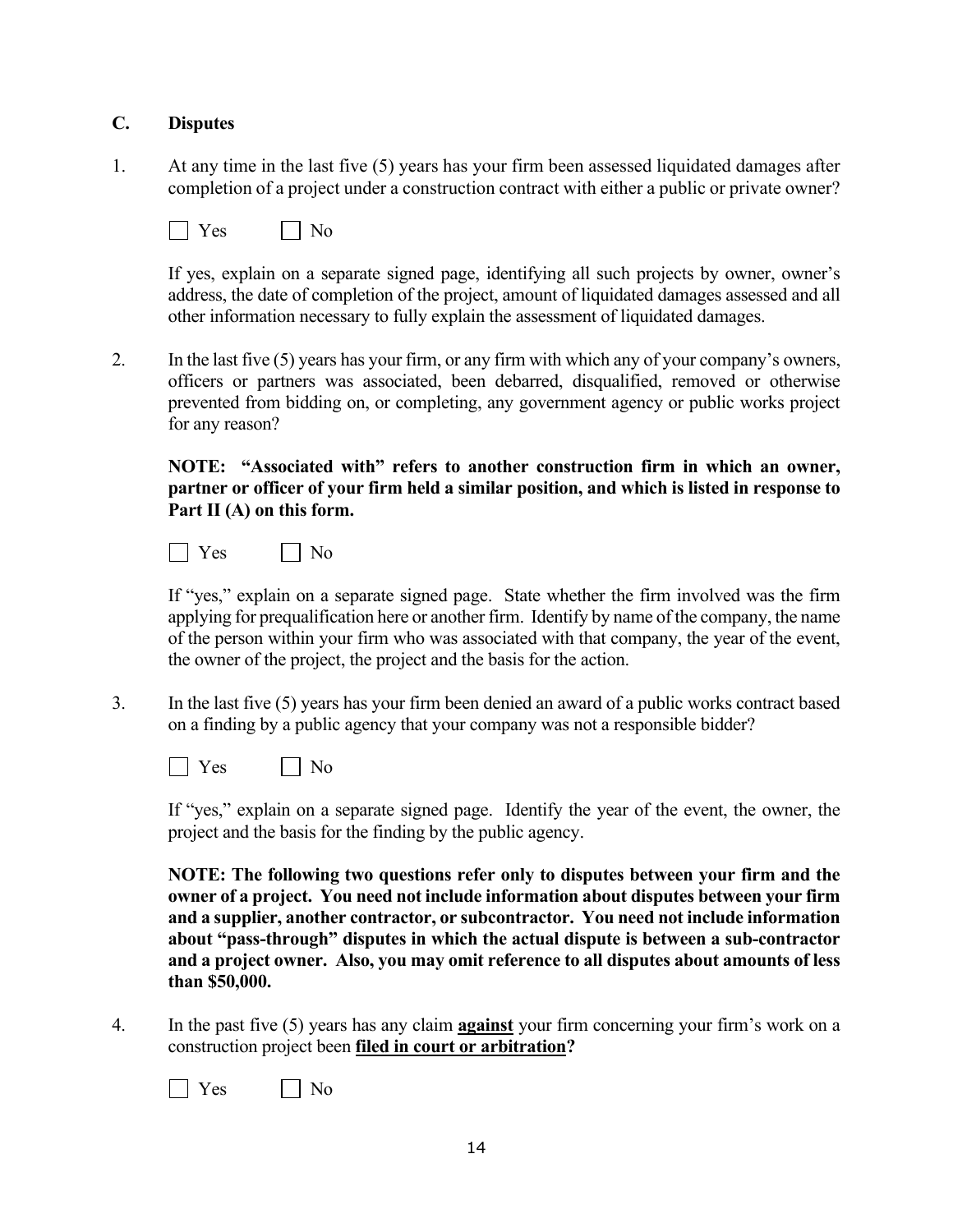If "yes," on separate signed sheets of paper identify the claim(s) by providing the project name, date of the claim, name of the claimant, a brief description of the nature of the claim, the court in which the case was filed and a brief description of the status of the claim (pending or, if resolved, a brief description of the resolution).

5. In the past five (5) years has your firm made any claim in court or arbitration against a project owner concerning work on a project or payment for a contract?



If "yes," on separate signed sheets of paper identify the claim by providing the project name, date of the claim, name of the entity (or entities) against whom the claim was filed, a brief description of the nature of the claim, the court in which the case was filed and a brief description of the status of the claim (pending, or if resolved, a brief description of the resolution).

6. At any time during the past five (5) years, has any surety company made any payments on your firm's behalf as a result of a default, to satisfy any claims made against a performance or payment bond issued on your firm's behalf, in connection with a construction project, either public or private?



If "yes," explain on a separate signed page the amount of each such claim, the name and telephone number of the claimant, the date of the claim, the grounds for the claim, the present status of the claim, the date of resolution of such claim if resolved, the method by which such was resolved if resolved, the nature of the resolution and the amount, if any, at which the claim was resolved.

7. In the last five (5) years has any insurance carrier, for any form of insurance, refused to renew the insurance policy for your firm?



If "yes," explain on a separate signed page. Name the insurance carrier, the form of insurance and the year of the refusal.

8. In the last five (5) years has your firm held a public works contract on which more than three (3) stop payment notices were served against your firm?

| ١. |
|----|
|    |
|    |
|    |

If "Yes" explain on a separate signed page.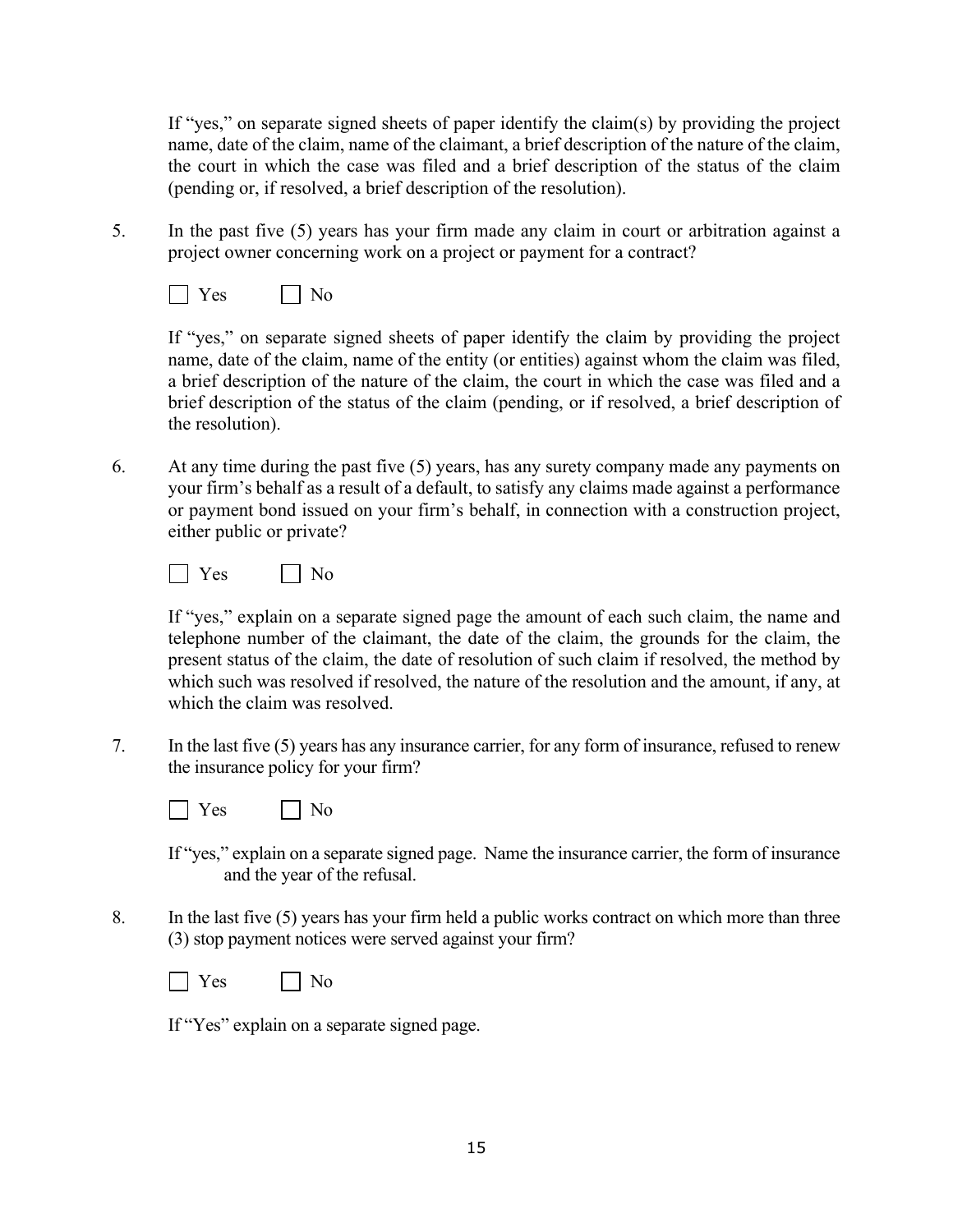#### **D. Criminal Matters and Related Civil Suits**

1. Has your firm or any of its owners, officers or partners ever been found liable in a civil suit or found guilty in a criminal action for making any false claim or material misrepresentation to any public agency or entity?

If "yes," explain on a separate signed page, including identifying who was involved, the name of the public agency, the date of the investigation and the grounds for the finding.

2. Has your firm or any of its owners, officers or partners ever been convicted of a crime involving any federal, state, or local law related to construction?



If "yes," explain on a separate signed page, including identifying who was involved, the name of the public agency, the date of the conviction and the grounds for the conviction.

3. Has your firm or any of its owners, officers or partners ever been convicted of a federal or state crime of fraud, theft, or any other act of dishonesty?

|  | - |
|--|---|
|--|---|

If "yes," identify on a separate signed page the person or persons convicted, the court (the county if a state court, the district or location of the federal court), the year and the criminal conduct.

#### **E. Bonding**

- 1. Please attach a notarized statement from an admitted surety insurer (approved by the California Department of Insurance and authorized to issue bonds in the State of California) which states your current bonding capacity.
- 2. Name of bonding company/surety:

Name of surety agent, address and telephone number:

3. List all other sureties (name and full address) that have written bonds for your firm during the last five (5) years, including the dates during which each wrote the bonds: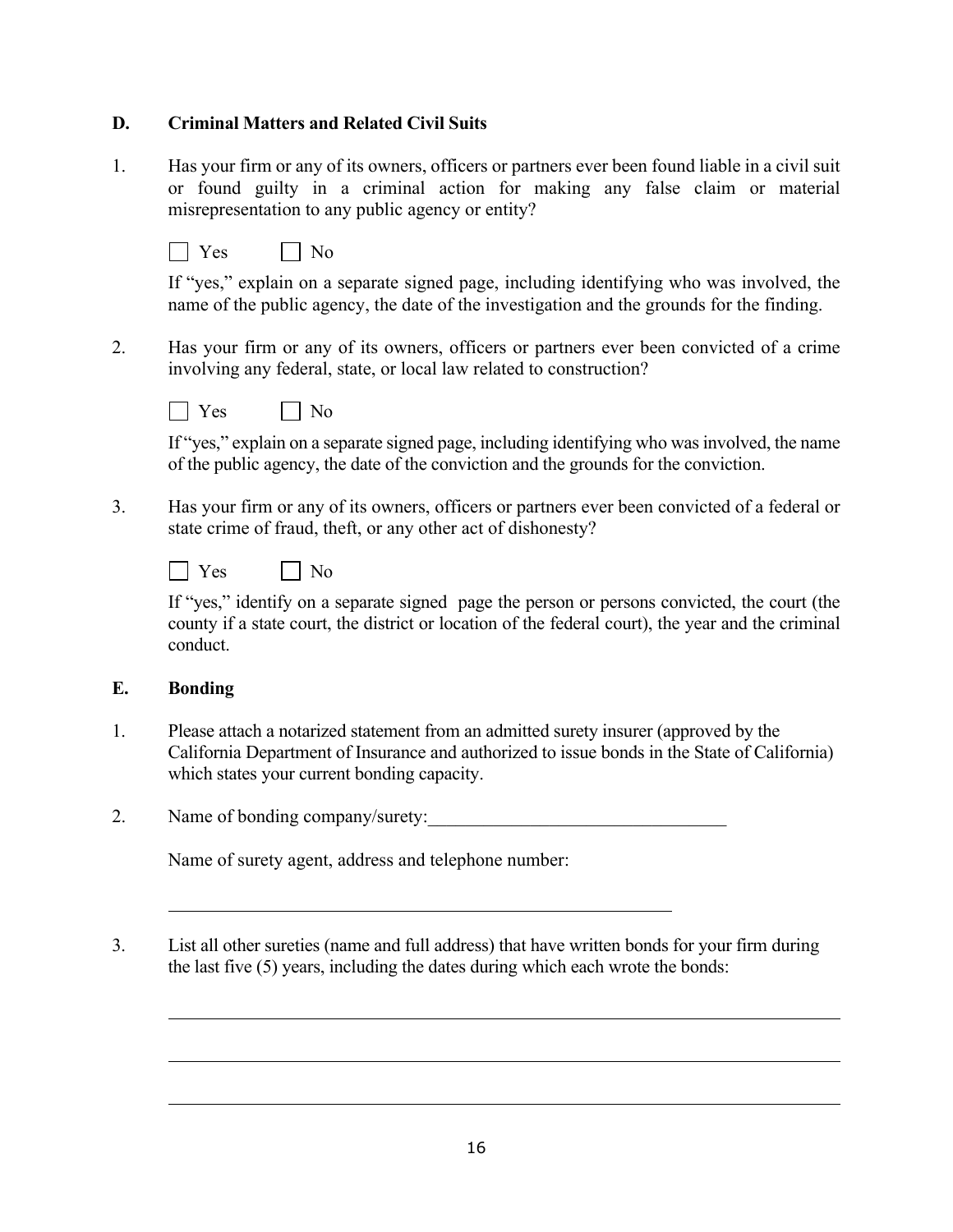- 4. If your firm was required to pay a premium of more than one percent (1%) for a performance and payment bond on any project(s) on which your firm worked at any time during the last five (5) years, state the percentage that your firm was required to pay, identify the project, identify the owner, and identify the dates of the project. You may provide an explanation for a percentage rate higher than one per cent, if you wish to do so.
- 5. During the last five (5) years, has your firm ever been denied bond coverage by a surety company, or has there ever been a period of time when your firm had no surety bond in place during a public construction project when one was required?
	- YesNo

If "Yes" provide details on a separate signed sheet indicating the date when your firm was denied coverage and the name of the company or companies which denied coverage; and the period during which you had no surety bond in place.

#### **F. Compliance with Occupational Safety and Health Laws and with Other Labor Legislation Safety**

1. Has California Occupational Safety and Health Administration (CAL OSHA) cited and assessed penalties against your firm for any "serious," "willful" or "repeat" violations of its safety or health regulations in the past five (5) years?

**NOTE: If you have filed an appeal of a citation, and the Occupational Safety and Health Appeals Board has not yet ruled on your appeal, you need not include information about it.**



If "yes," attached a separate signed page describing the citations, including information about the dates of the citations, the nature of the violation, the project on which the citation(s) was or were issued, the amount of penalty paid, if any. If the citation was appealed to the Occupational Safety and Health Appeals Board and a decision has been issued, state the case number and the date of the decision.

2. Has the federal Occupational Safety and Health Administration cited and assessed penalties against your firm in the past five (5) years?

#### **NOTE: If you have filed an appeal of a citation and the Appeals Board has not yet ruled on your appeal, or if there is a court appeal pending, you need not include information about the citation.**

| $-$ | . . |
|-----|-----|
|-----|-----|

If "yes," attach a separate signed page describing each citation.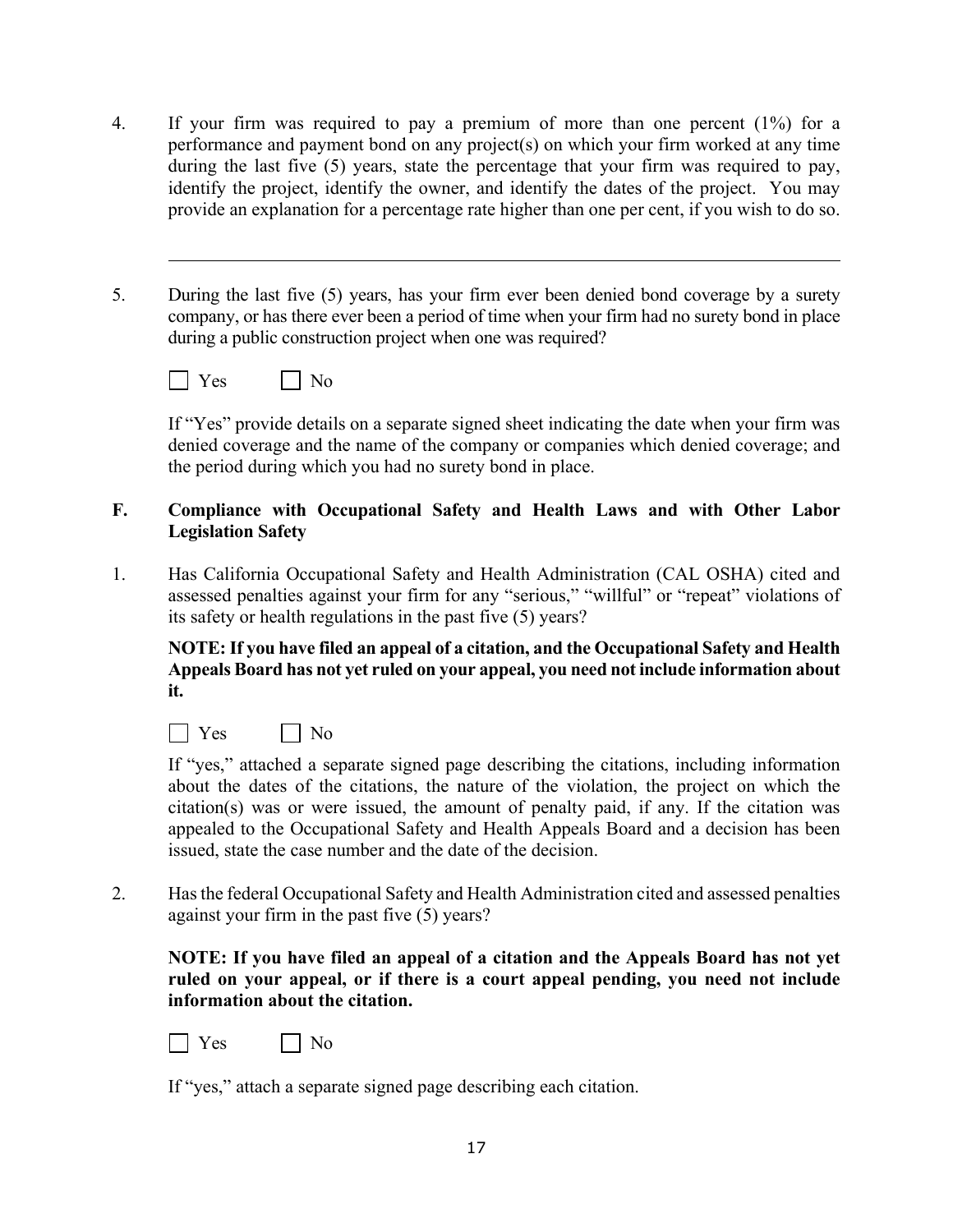3. Has the Environmental Protection Agency (EPA) or any Air Quality Management District or any Regional Water Quality Control Board cited and assessed penalties against either your firm or the owner of a project on which your firm was the contractor, in the past five (5) years?

**NOTE: If you have filed an appeal of a citation and the Appeals Board has not yet ruled on your appeal, or if there is a court appeal pending, you need not include information about the citation.**

| - |
|---|
|   |
|   |

If "yes," attach a separate signed page describing each citation.

- 4. How often do you require documented safety meetings to be held for construction employees and field supervisors during the course of a project?
- 5. List your firm's Experience Modification Rate (EMR) (California workers' compensation insurance) for each of the past three (3) premium years:

**NOTE: An EMR is issued to your firm annually by your workers' compensation insurance carrier.**

Current year:

Previous year:

Year prior to previous year:

If your EMR for any of these three (3) years is or was 1.00 or higher you may, if you wish, attach a letter of explanation.

6. Within the last five (5) years has there ever been a period when your firm had employees but was without workers' compensation insurance or state-approved self-insurance?



If "yes," please explain the reason for the absence of workers' compensation insurance on a separate signed page. If "No," please provide a statement by your current workers' compensation insurance carrier that verifies periods of workers' compensation insurance coverage for the last five (5) years. (If your firm has been in the construction business for less than five (5) years, provide a statement by your workers' compensation insurance carrier verifying continuous workers' compensation insurance coverage for the period that your firm has been in the construction business.)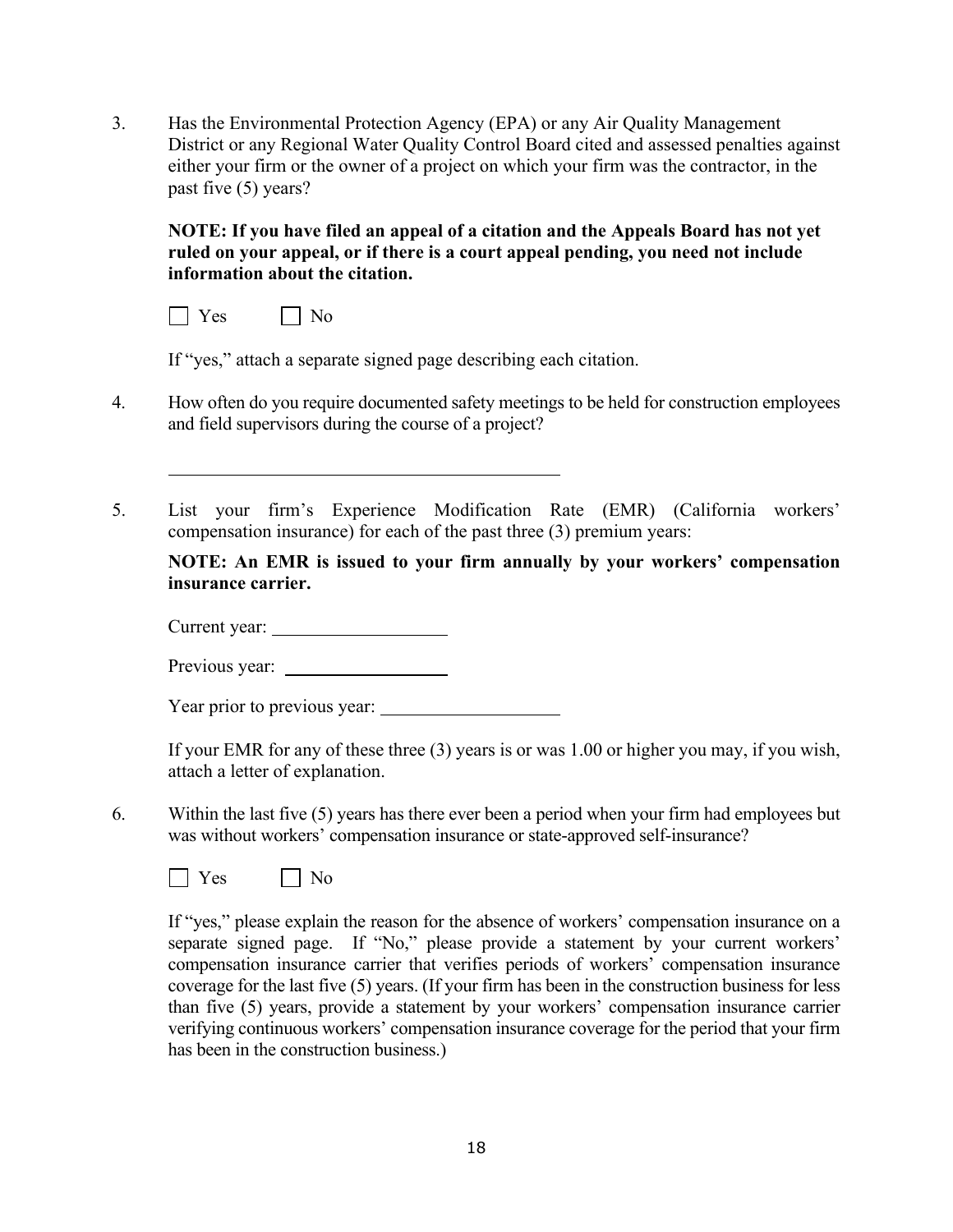#### **G. Prevailing Wage and Apprenticeship Compliance Record**

1. Has there been more than one occasion during the last five (5) years in which your firm was required to pay either back wages or penalties for your own firm's failure to comply with the **state's** prevailing wage laws?

**NOTE: This question refers only to your own firm's violation of prevailing wage laws, not to violations of the prevailing wage laws by a subcontractor.** 

 $\Box$  Yes  $\Box$  No

If "yes," attach a separate signed page or pages, describing the nature of each violation, identifying the name of the project, the date of its completion, the public agency for which it was constructed; the number of employees who were initially underpaid and the amount of back wages and penalties that you were required to pay.

2. During the last five (5) years, has there been any occasion in which your own firm has been penalized or required to pay back wages for failure to comply with the **federal** Davis-Bacon prevailing wage requirements?



If "yes," attach a separate signed page or pages describing the nature of the violation, identifying the name of the project, the date of its completion, the public agency for which it was constructed; the number of employees who were initially underpaid, the amount of back wages you were required to pay along with the amount of any penalty paid.

- 3. Provide the **name, address and telephone number** of the apprenticeship program sponsor(s) (approved by the California Apprenticeship Council) from whom you intend to request the dispatch of apprentices to your company for use on any public work project for which you are awarded a contract.
- 4. If your firm operates its own State-approved apprenticeship program:
	- (a) Identify the craft or crafts in which your firm provided apprenticeship training in the past year.
	- (b) State the year in which each such apprenticeship program was approved, and attach evidence of the most recent California Apprenticeship Council approval(s) of your apprenticeship program(s).
	- (c) State the number of individuals who were employed by your firm as apprentices at any time during the past three (3) years in each apprenticeship and the number of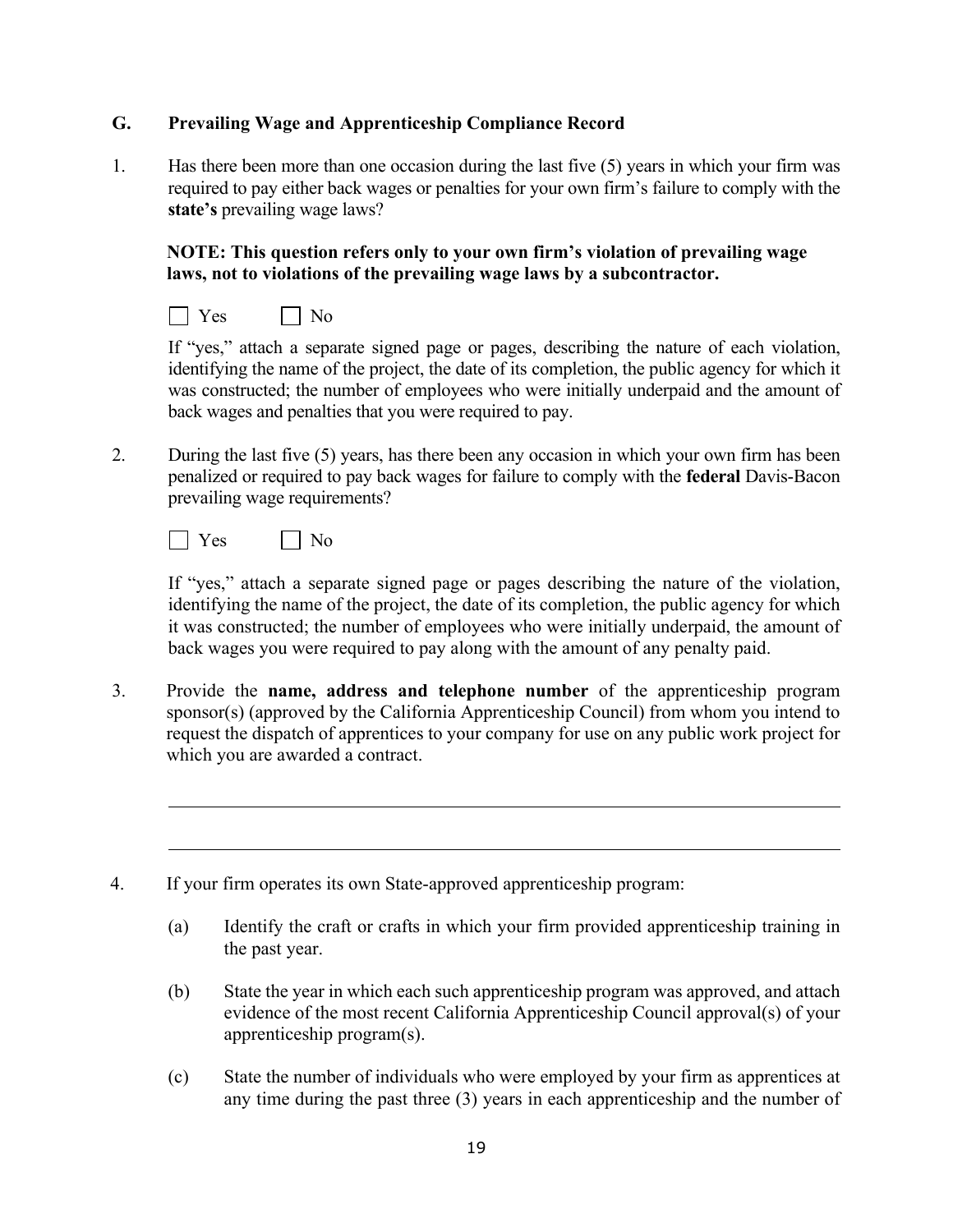|    | persons who, during the past three (3) years, completed apprenticeships in each<br>craft while employed by your firm.                                                                                                                                                 |
|----|-----------------------------------------------------------------------------------------------------------------------------------------------------------------------------------------------------------------------------------------------------------------------|
|    |                                                                                                                                                                                                                                                                       |
| 5. | At any time during the last five (5) years, has your firm been found to have violated any<br>provision of California apprenticeship laws or regulations, or the laws pertaining to use of<br>apprentices on public works?                                             |
|    | NOTE: You may omit reference to any incident that occurred prior to January 1,<br>1998, if the violation was by a subcontractor and your firm, as general contractor on<br>a project, had no knowledge of the subcontractor's violation at the time they<br>occurred. |

| $\sim$ |  |
|--------|--|
|--------|--|

If "yes," provide the date(s) of such findings, and attach copies of the Department's final decision(s).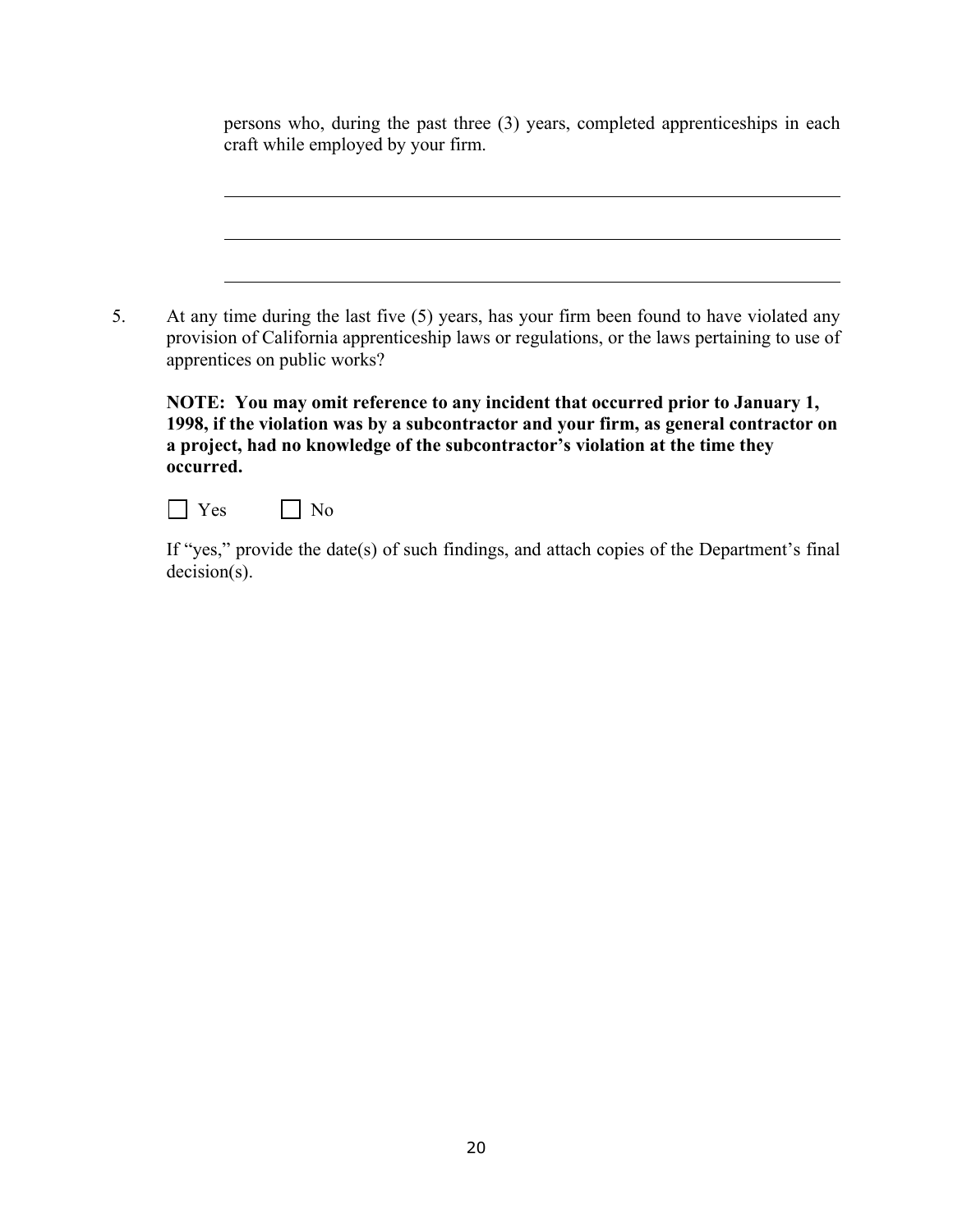## **PART III RECENT CONSTRUCTION PROJECTS COMPLETED**

Contractor shall provide information about all public works projects, subject to DSA approval, completed within the last three (3) years.Names and references must be current and verifiable. Use separate sheets of paper that contain all of the following information:

General Contractors: Provide a list of all projects which your firm performed as the general contractor.

MEP Subcontractors: Provide a list of all projects which your firm performed as the general contractor or as a subcontractor. For subcontractor contracts, please provide the general contractor's name and contact information.

Project Name:

Location:

Owner:

Owner Contact (name, email and current phone number):

Architect or Engineer: \_\_\_\_\_\_\_\_\_\_\_\_\_\_\_\_\_\_\_\_\_\_\_\_\_\_\_\_\_\_\_\_\_\_\_\_\_\_\_\_

Architect or Engineer Contact (name, email and current phone number):

Construction Manager (name, email and current phone number):

Inspector of Record (name, email and current phone number):

\_\_\_\_\_\_\_\_\_\_\_\_\_\_\_\_\_\_\_\_\_\_\_\_\_\_\_\_\_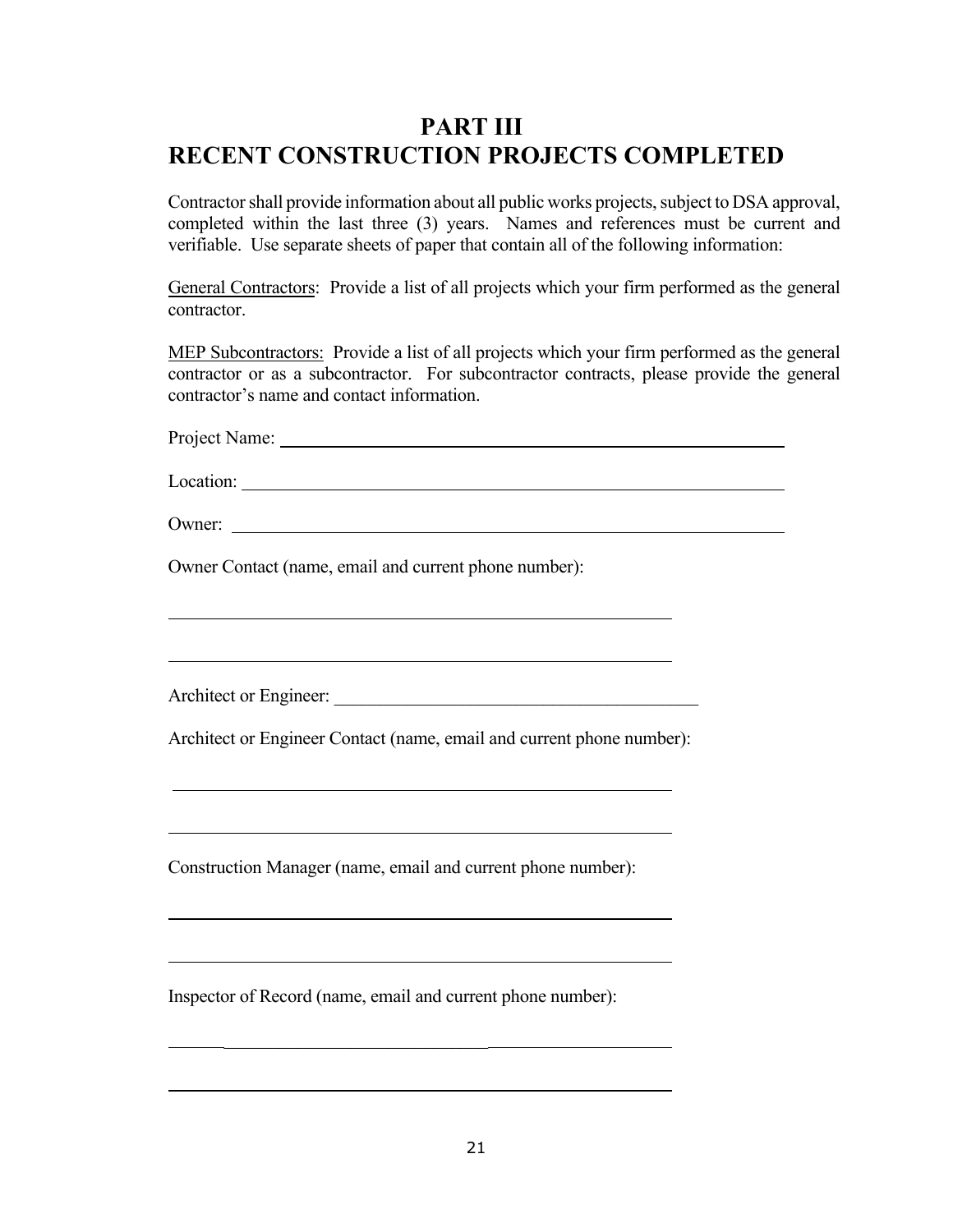Description of Project, Scope of Work Performed:

| Total Value of Construction (including change orders): _________________________ |  |
|----------------------------------------------------------------------------------|--|
|                                                                                  |  |
|                                                                                  |  |
|                                                                                  |  |
|                                                                                  |  |

\* \* \* \* \* \* \*

I, the undersigned, certify and declare that I have read all the foregoing answers to this prequalification questionnaire and know their contents. The matters stated in the questionnaire answers are true of my own knowledge and belief, except as to those matters stated on information and belief, and as to those matters I believe them to be true. I declare under penalty of perjury under the laws of the State of California, that the foregoing is correct.

Dated: \_\_\_\_\_\_\_\_\_\_\_\_\_\_\_\_\_\_\_\_\_\_\_\_\_

**Signature** 

(Printed Name)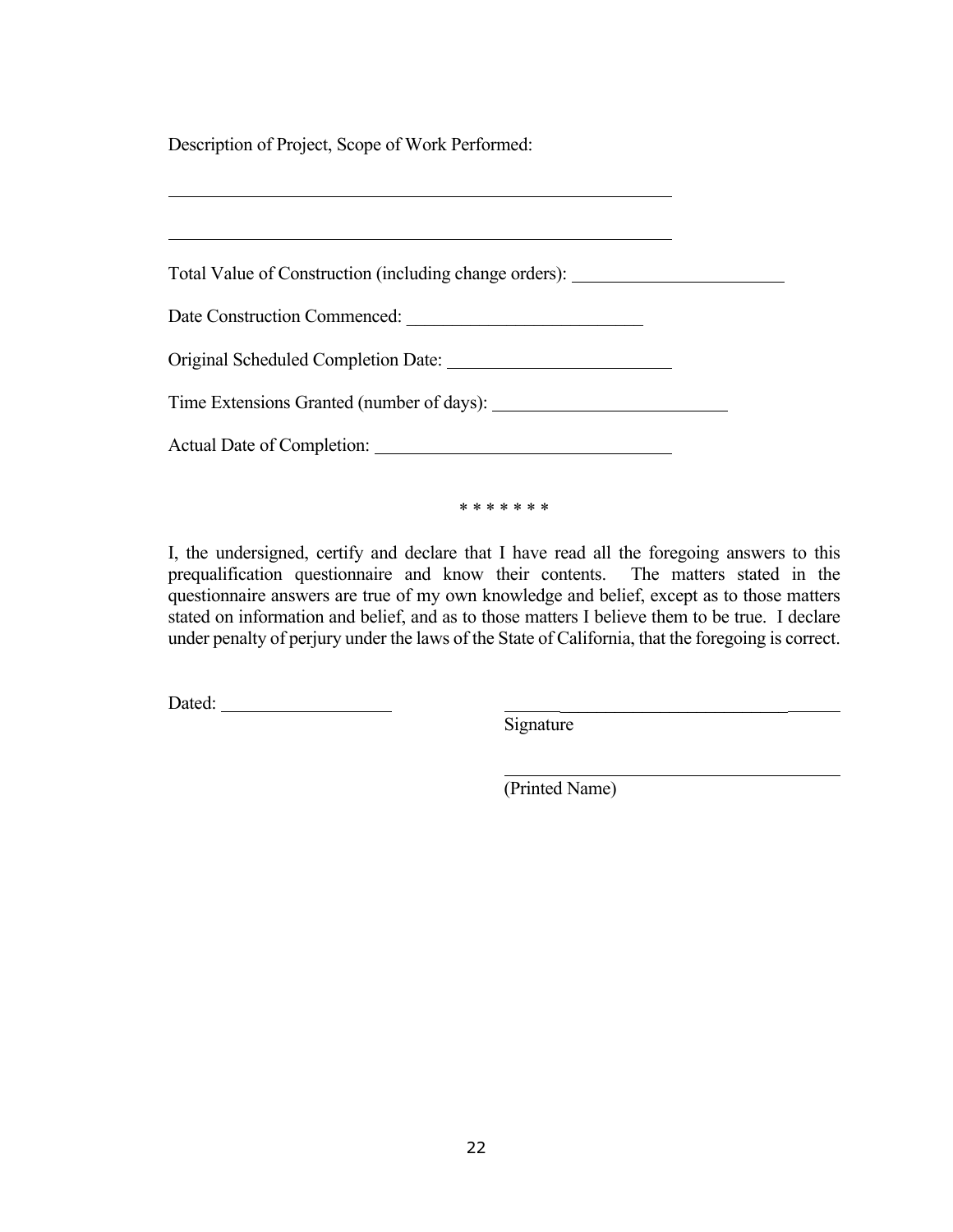## **RATING SYSTEM**

#### **The Scores Needed for Prequalification**

To prequalify, a contractor must have a passing score within each of the following two Parts. The specific requirements for the scoring of each section are set forth at the beginning of the section.

*Part I Essential Requirements for Qualifications* requires that applicants provide "Yes" or "No" answers for all questions.

*Part II Organization, History, Organizational Performance, Compliance with Civil and Criminal Laws* consists of seven (7) sections. Section A requires responses to all applicable questions. Sections B, C, D, E, F and G are assigned points for each of the possible answers to the questions, for a combined score for each section. A total minimum score of 115 points (out of a maximum score of 140 points) is required for prequalification.

The scoring matrix for Part II (Sections B through G) is the following:

| Section B | 30 points possible (5 point max score for each question (5 total)) |
|-----------|--------------------------------------------------------------------|
|-----------|--------------------------------------------------------------------|

Section C 40 points possible (5 point max score for each question (8 total))

Section D 15 points possible (5 point max score for each question (3 total))

- Section E 10 points possible (5 point max score for each question (2 total))
- Section F 30 points possible (5 point max score for each question (6 total))
- Section G 15 points possible (5 point max score for each question (3 total))

Total 140 points possible (5 point max score for each question (27 total)

**PREQUALIFIED** – score equal to or greater than 115 points in Part II and all requirements of Part I and Part II Section A met

**NOT PREQUALIFIED** – score less than 115 points in Part II and/or all requirements of Part I and Part II Section A not met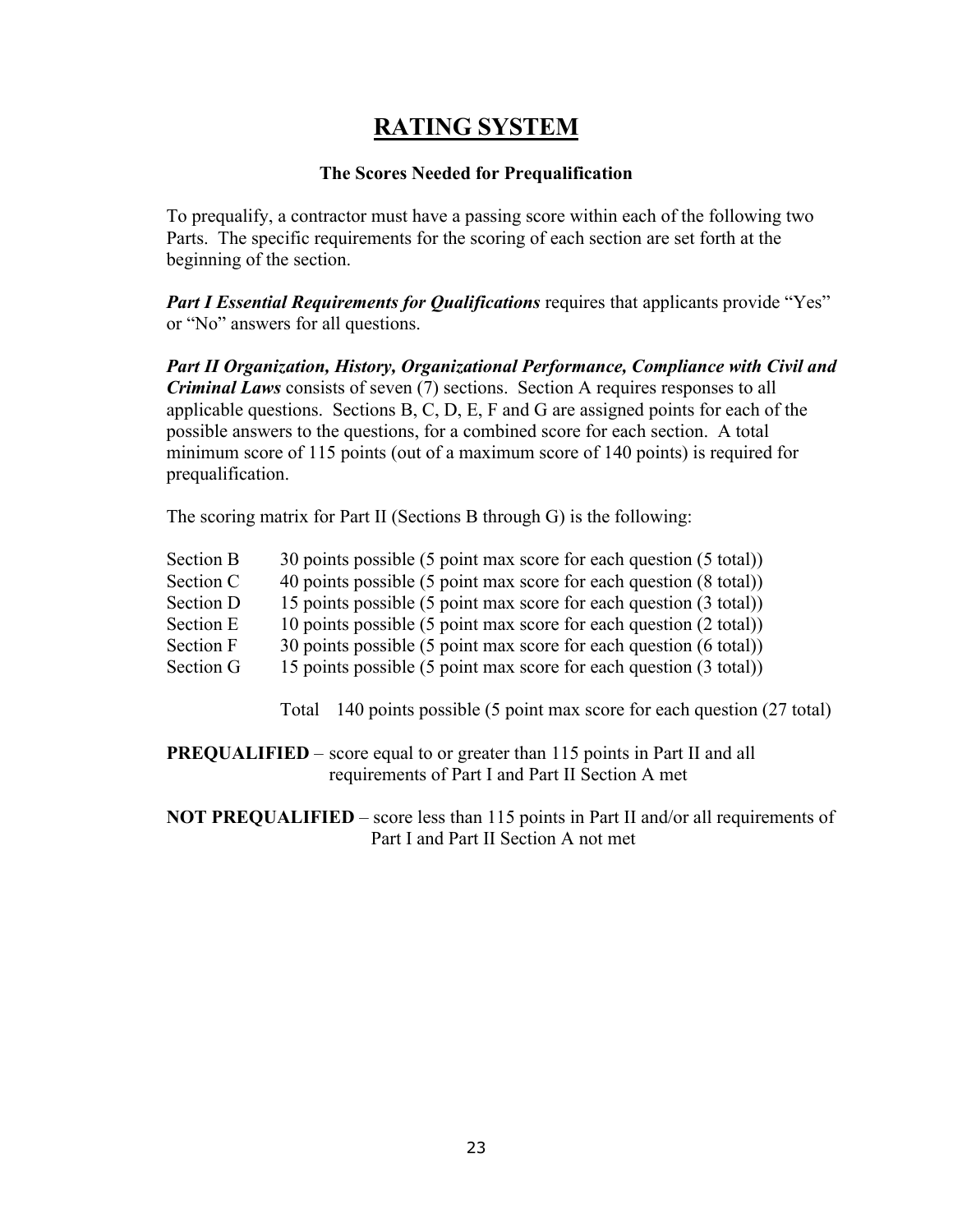#### **PART I: ESSENTIAL REQUIREMENTS FOR QUALIFICATION**

Contractor must answer "Yes" to questions 1 through 6 below. Any "No" (or blank) answers shall result in a rating of "Not Prequalified."

|             |                                                               | Yes |  |
|-------------|---------------------------------------------------------------|-----|--|
|             | Valid and current contractor's license                        |     |  |
| 2.          | Liability Insurance with Appropriate Limits                   |     |  |
|             | General Contractor: \$2,000,000 & \$4,000,000                 |     |  |
|             | MEP Subcontractor: \$1,000,000 & \$2,000,000                  |     |  |
| 3.          | Meets "skilled workforce" requirements                        |     |  |
| $\mathbf 4$ | Valid worker's compensation insurance policy                  |     |  |
| 5.          | At least 2 DSA-approved CA public school K-12 projects w/in 3 |     |  |
|             | vears                                                         |     |  |
|             | Currently registered with DIR                                 |     |  |

Contractor must answer No to questions 7 through 10 below. Any Yes (or blank) answers shall result in a rating of "Not Prequalified."

| Contractor's License Revocation or Suspension within last 5 |  |
|-------------------------------------------------------------|--|
| Years                                                       |  |
| Surety completed a project due to contractor default        |  |
| Contractor ineligible to bid due to Labor Code violations   |  |
| Convicted of a crime involving construction laws            |  |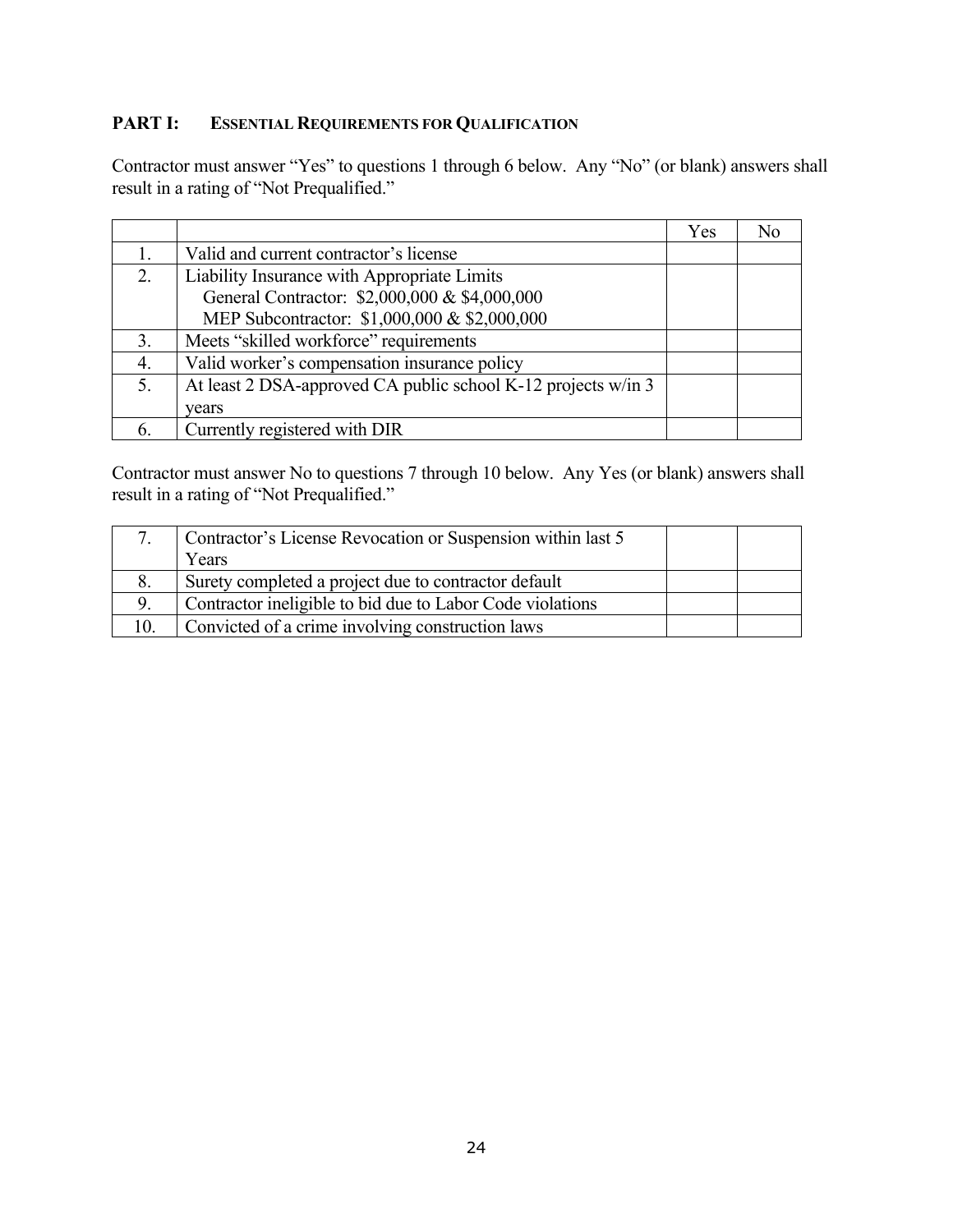#### **Part II: ORGANIZATION, HISTORY, ORGANIZATIONAL PERFORMANCE, COMPLIANCE WITH CIVIL AND CRIMINAL LAWS**

#### Section A - Current Organization and Structure of the Business

Information provided in this section must be complete and to the District's satisfaction. Failure to provide all requested information shall result in a "Not Prequalified" rating.

| #  | <b>Information Requested</b>   | <b>Possible Scores</b> | Score |
|----|--------------------------------|------------------------|-------|
| 1. | Years in business under same   | 6 years or more $= 5$  |       |
|    | name/license                   | 5 years = $4$          |       |
|    |                                | 4 years = $3$          |       |
|    |                                | 3 years or $less = 2$  |       |
| 2. | Debtor in a bankruptcy case    | $No = 5$               |       |
|    |                                | $Yes = 0$              |       |
| 3. | Bankruptcy last 5 years        | $No = 5$               |       |
|    |                                | $Yes = 0$              |       |
| 4. | Suspended license last 5 years | $No = 5$               |       |
|    |                                | $Yes = 0$              |       |
| 5. | Local Admin Office             | $Yes = 5$              |       |
|    |                                | $No = 0$               |       |
| 6. | Marin County projects          | $Yes = 5$              |       |
|    |                                | $No = 0$               |       |

#### Section B - History of the Business and Organizational Performance

(Maximum Possible Score: 30)

II.B Total Score: \_\_\_\_\_\_\_\_\_\_\_\_

#### Section C - Disputes

| #  | <b>Information Requested</b>   | <b>Possible Scores</b> | Score |
|----|--------------------------------|------------------------|-------|
| 1. | Liquidated Damages in last 5   | $No = 5$               |       |
|    | years                          | 1 or 2 times $=$ 3     |       |
|    |                                | 2 times or more $= 0$  |       |
| 2. | Debarred, Disqualified,        | $No = 5$               |       |
|    | removed or prevented from      | $Yes = 0$              |       |
|    | bidding in last 5 years        |                        |       |
| 3. | Denied bid on grounds of       | $No = 5$               |       |
|    | non-responsibility             | $Yes = 0$              |       |
| 4. | Claim against firm in court or | $No = 5$               |       |
|    | arbitration                    | 1-2 instances $=$ 3    |       |
|    |                                | More than $2 = 0$      |       |
| 5. | Made claim against owner in    | $No = 5$               |       |
|    | court or arbitration           | 1 instance $=$ 3       |       |
|    |                                | More than $2 = 0$      |       |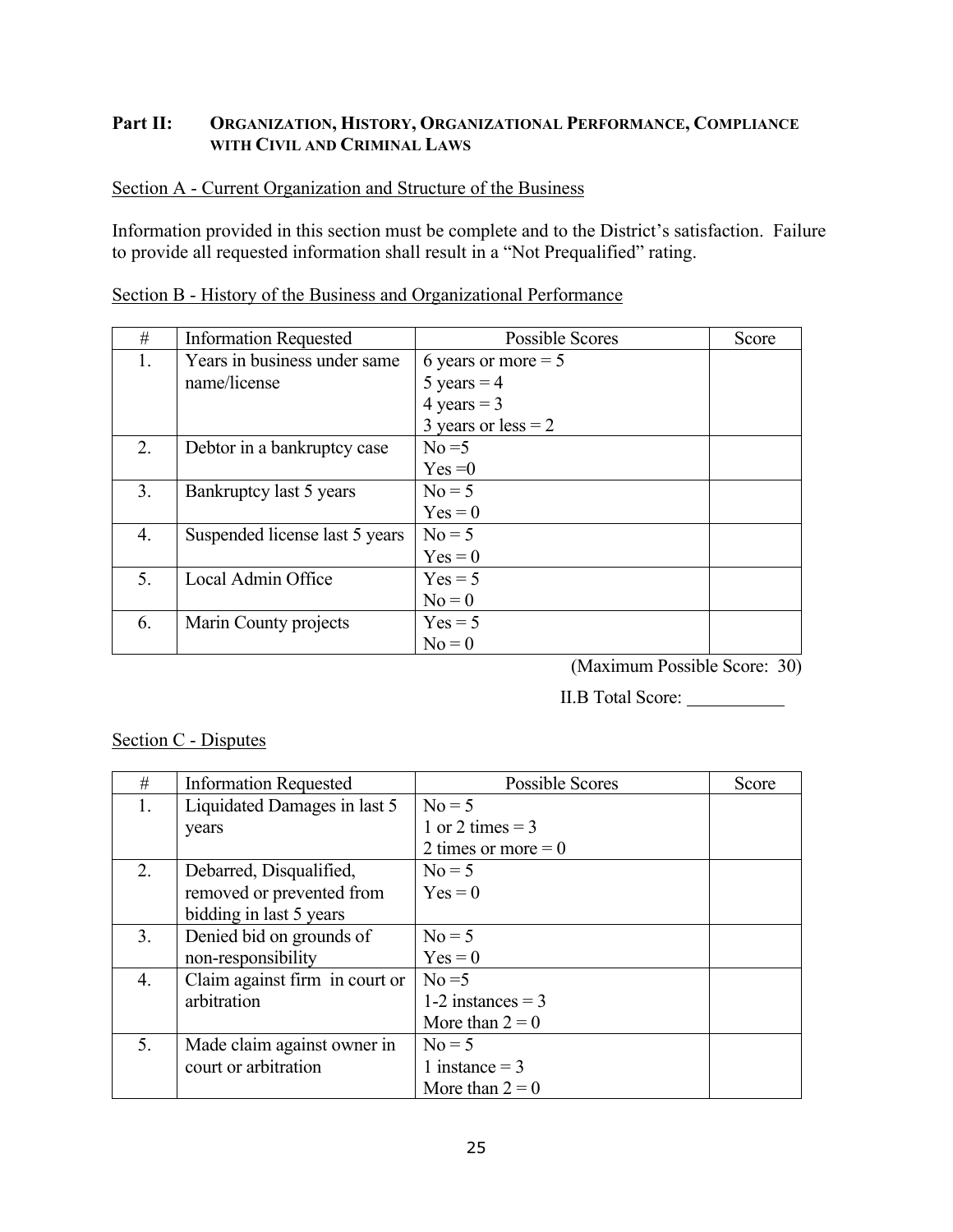| $\mathbf{b}$ . | Surety payments on            | $No = 5$                   |
|----------------|-------------------------------|----------------------------|
|                | contractor's behalf           | 1 instance $=$ 3           |
|                |                               | More than $1 =$ subtract 5 |
|                | Insurance carrier refused to  | $No = 5$                   |
|                | renew insurance policy        | $Yes = 0$                  |
| 8.             | Project with more than 3 stop | $No = 5$                   |
|                | payment notices in last 5     | $Yes = 0$                  |
|                | vears                         |                            |

(Maximum Possible Score: 40)

II.C Total Score:

Section D - Criminal Matters and Related Civil Suits

| #  | <b>Information Requested</b>  | Possible Scores    | Score |
|----|-------------------------------|--------------------|-------|
|    | Liable or convicted of crime  | $No = 5$           |       |
|    | or civil suit involving false | $Yes = subtract 5$ |       |
|    | claim                         |                    |       |
| 2. | Convicted of crime involving  | $No = 5$           |       |
|    | construction law              | $Yes = subtract 5$ |       |
| 3. | Convicted of a crime          | $No = 5$           |       |
|    | involving fraud, dishonesty,  | $Yes = subtract 5$ |       |
|    | etc.                          |                    |       |

(Maximum Possible Score: 15)

II.D Total Score:

#### Section E - Bonding

\*\*Questions 1-3: Information provided in these questions must be complete to the District's satisfaction. Failure to provide all requested information shall result in a "Not Prequalified" rating.

| # | <b>Information Requested</b> | Possible Scores       | Score |
|---|------------------------------|-----------------------|-------|
|   | Required to pay a premium    | $No = 5$              |       |
|   |                              | 1-1.25% premium = 4   |       |
|   |                              | 1.25-1.5% premium = 3 |       |
|   |                              | More than $1.5\% = 0$ |       |
|   | Denied coverage by surety    | $No = 5$              |       |
|   |                              | $Yes = 0$             |       |

(Maximum Possible Score: 10)

II.E Total Score: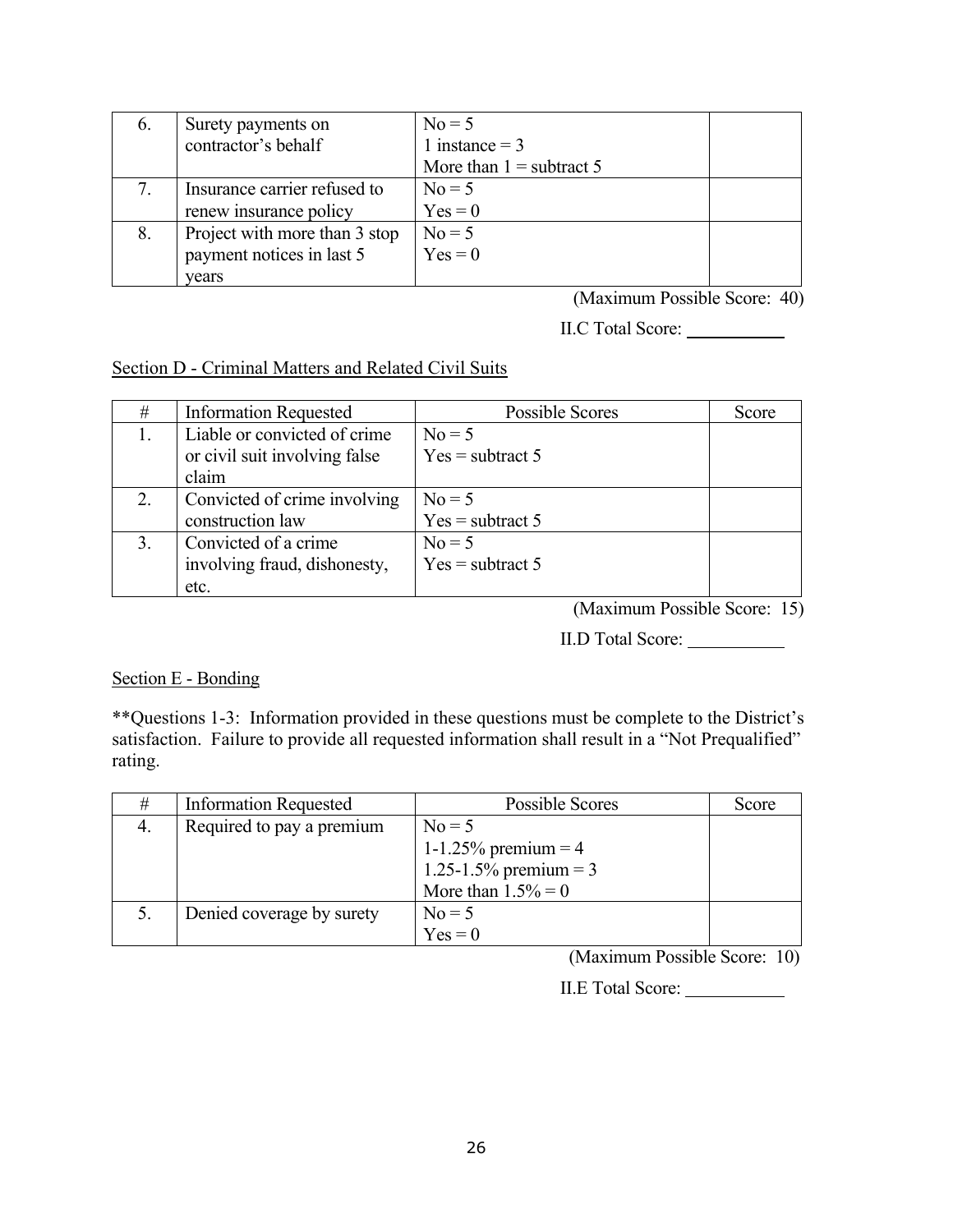| #  | <b>Information Requested</b>        | Possible Scores       | Score |
|----|-------------------------------------|-----------------------|-------|
| 1. | CAL OSHA violations last 5          | $No = 5$              |       |
|    | years                               | 1 instance $=$ 4      |       |
|    |                                     | 2 instances $=$ 3     |       |
|    |                                     | $3+$ instances = 0    |       |
| 2. | Federal OSHA citations last 5       | $No = 5$              |       |
|    | years                               | 1 instance $=$ 4      |       |
|    |                                     | 2 instances $=$ 3     |       |
|    |                                     | $3+$ instances = 0    |       |
| 3. | EPA, Air Quality or RWQCB           | $No = 5$              |       |
|    | citations last 5 years              | 1 instance $=$ 4      |       |
|    |                                     | 2 instances $=$ 3     |       |
|    |                                     | $3+$ instances = 0    |       |
| 4. | Safety meetings                     | Weekly = $5$          |       |
|    |                                     | Monthly $=$ 3         |       |
|    |                                     | Quarterly = $1$       |       |
|    |                                     | None = $0$            |       |
| 5. | <b>Experience Modification Rate</b> | EMR .95 or less $= 5$ |       |
|    |                                     | $.95 - 1 = 3$         |       |
|    |                                     | Other = $0$           |       |
| 6. | Workers' comp lapse in last         | $No = 5$              |       |
|    | five years                          | $Yes = 0$             |       |

Section F - Compliance with OSHA and Other Labor Legislation Safety

(Maximum Possible Score: 30)

II.F Total Score:

#### Section G - Prevailing Wage and Apprenticeship Compliance Record

\*\*Questions 3 & 4: Information provided in these questions must be complete to the District's satisfaction. Failure to provide all requested information results in a "Not Prequalified" rating.

| #  | <b>Information Requested</b>  | <b>Possible Scores</b> | Score |
|----|-------------------------------|------------------------|-------|
| 1. | Required to pay back wages    | $No = 5$               |       |
|    | under State prevailing wage   | 1 instance $=$ 4       |       |
|    | law                           | 2 instances $=$ 3      |       |
|    |                               | $3+$ instances = 0     |       |
| 2. | Required to pay back wages    | $No = 5$               |       |
|    | under Federal prevailing wage | 1 instance $=$ 4       |       |
|    | law                           | 2 instances $=$ 3      |       |
|    |                               | $3+$ instances = 0     |       |
| 5. | Apprentice violations         | None $= 5$             |       |
|    |                               | 1 instance $=$ 4       |       |
|    |                               | 2 instances $=$ 3      |       |
|    |                               | $3+$ instances = 0     |       |

(Maximum Possible Score: 15)

II.G Total Score: